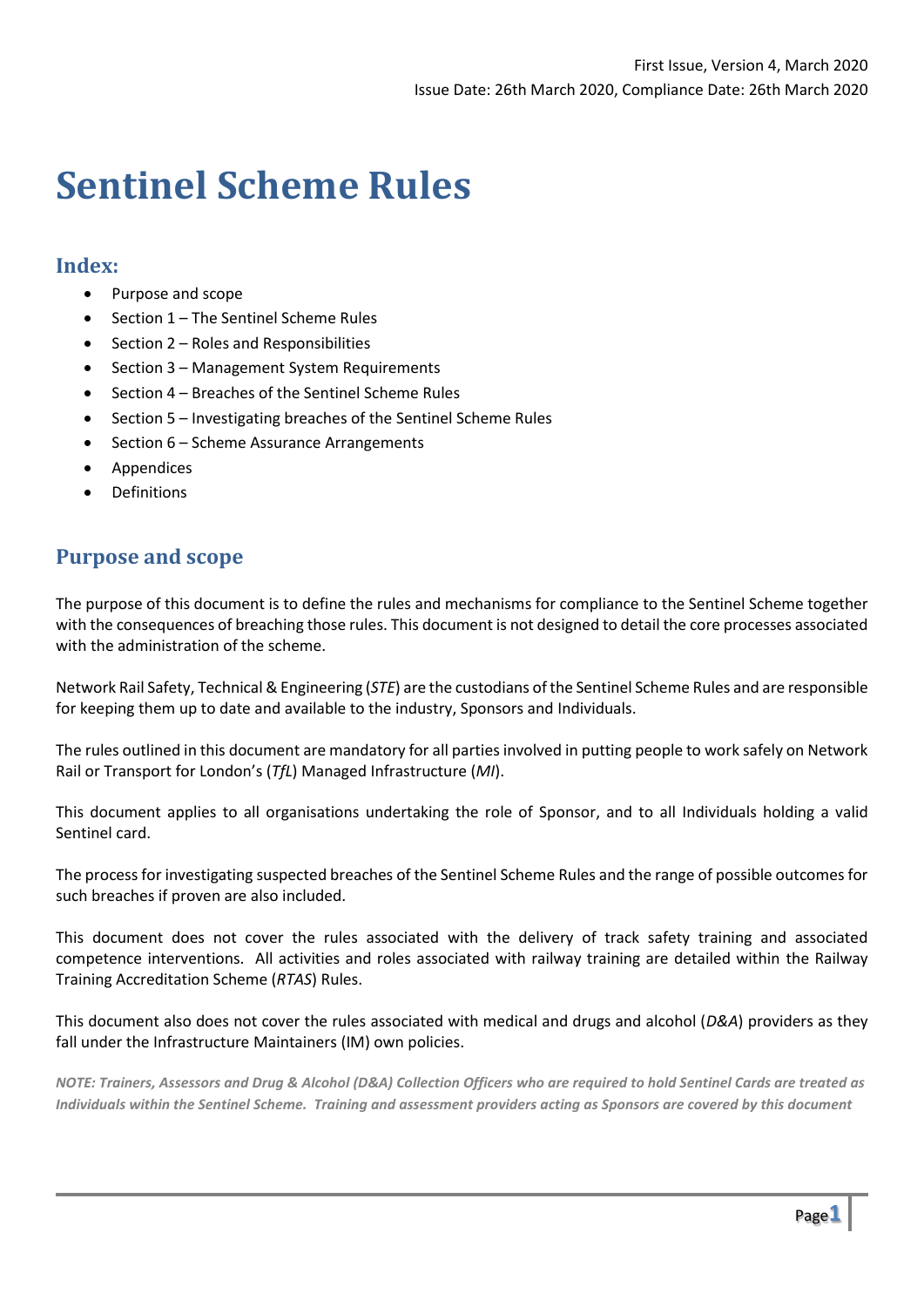# Section 1: The Sentinel Scheme Rules

- 1.1 All Individuals must have a Primary Sponsor to be able to use their Sentinel card to access the managed infrastructure (*MI*). Under the scheme an Individual is permitted to have a maximum of one Primary Sponsor and two Sub-Sponsors, dependent upon the Primary Sponsor granting permissions for subsponsorship.
- 1.2 All Sponsors must be approved, and shall continue to maintain approval through the Sentinel Scheme Assurance Arrangements set out in **[Section 6](#page-17-0)** of this document.
- 1.3 All Sponsors must act as a Primary Sponsor, and must hold primary sponsorship responsibility for a minimum of 30% of their total workforce, measured periodically. **[See Section 6.1.](#page-17-0)**
- 1.4 Where an organisation is the Sub-Sponsor of an Individual it has an obligation to update and maintain, all safety related information with the Primary Sponsor. **[See Section 2.3.](#page-4-0)**
- 1.5 Individuals are accountable for providing accurate personal information to their Primary Sponsor and for keeping it up to date. Primary Sponsors must also keep up to date records of Individuals in the Sentinel database.
- 1.6 Alleged breaches of the Sentinel Scheme Rules shall be investigated by the Primary Sponsor. The Sub-Sponsor putting an Individual to work at the time of the alleged breach shall assist in collating information and supporting the Primary Sponsors Investigation where applicable. **[See Section](#page-14-0) 5.2.**
- 1.7 Where an alleged breach is identified as part of a wider incident investigation, the Primary Sponsor must still instigate the Investigation for each Individual to which the alleged breach of the Sentinel Scheme Rules relate.
- 1.8 Sponsors shall freely share information about Individuals, relating to a safety issue or an alleged breach of the Sentinel Scheme Rules with the Sentinel Scheme Custodian. **See Appendix A**

If the recommended outcome of the Primary Sponsors Investigation is a Scheme Outcome, the Primary Sponsor shall refer the matter to the Sentinel Scheme Custodian via the Sentinel Investigations email address for a Formal Review. The Sentinel Scheme Custodian may request further information from the Sponsor and a statement from the Individual as part of the Formal Review process. **See Appendix D**

- 1.9 Sponsors cannot de-sponsor an Individual for a breach of the Sentinel Scheme Rules without first conducting an Investigation and then following the process outlined above in point 1.8.
- 1.10 Primary Sponsors must always notify the Individual of the reasons for de-sponsoring and cannot refuse to de-sponsor an Individual upon request unless the Individual is under investigation for a breach of the Sentinel Scheme Rules, RTAS Rules or the Network Rail Drug & Alcohol Policy.
- 1.11 The decision as to whether to apply a Scheme Outcome is taken by the Formal Review Panel.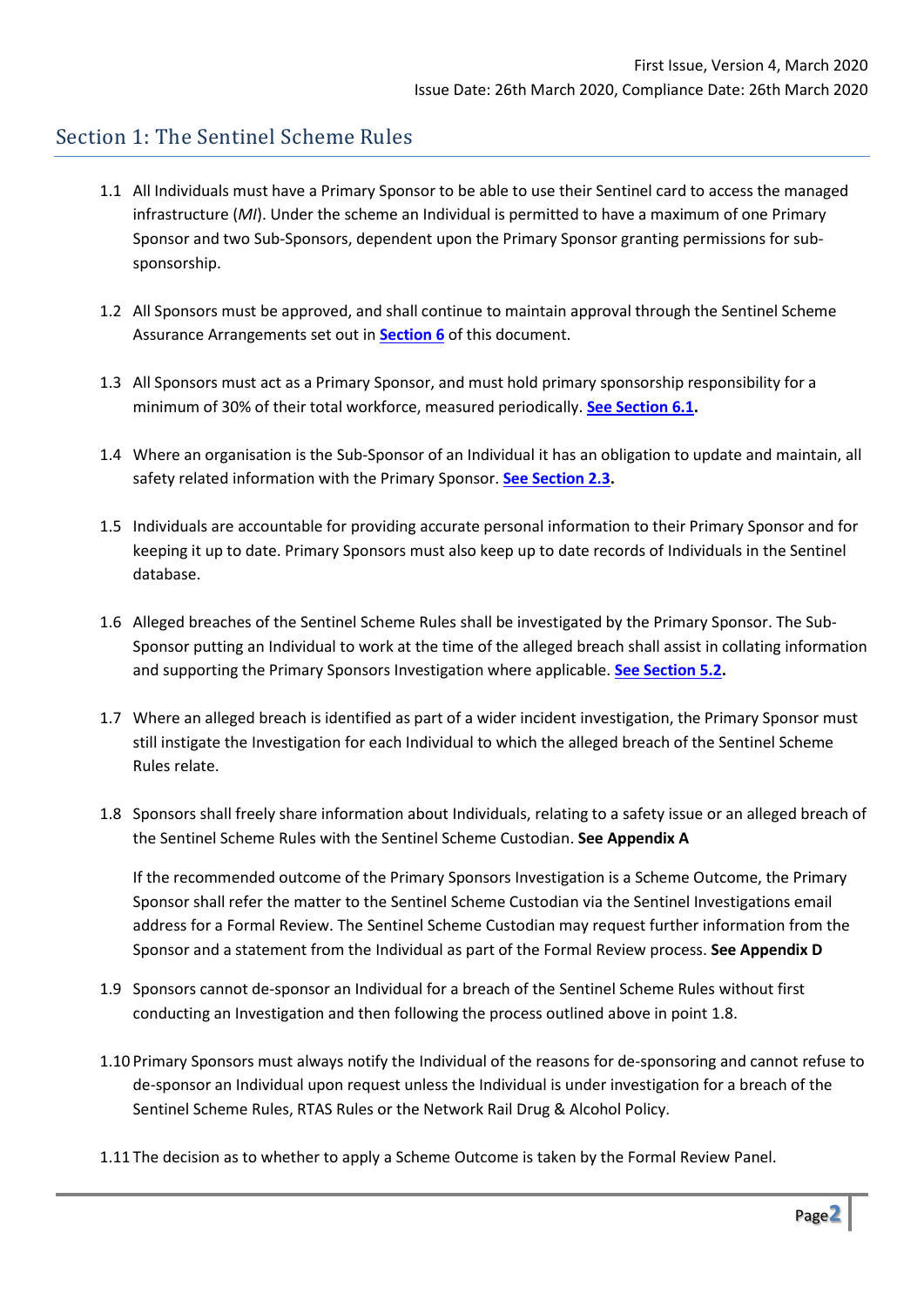- 1.12Network Rail will conduct any Formal Review Appeal Hearings where a Scheme Outcome has been applied. The panel conducting the Formal Review Appeal Hearing will be independent from the Formal Review Panel. **[See Section 5.2.](#page-14-0)**
- 1.13 A Formal Review Appeal can only be sought by an Individual where there is new evidence or mitigating circumstances that were not presented at the Formal Review.
- 1.14 Where a breach of the Sentinel Scheme Rules by a Sponsor is alleged or suspected, the Network Rail Corporate Investigations Team shall conduct a Formal Scheme investigation on direction of the Formal Review Panel, into this matter and determine the appropriate outcome.
- 1.15 Where as a result of a Formal Scheme Investigation a company director or senior manager is proven to have breached the Sentinel Scheme Rules, and through that investigation shown to have been the governing mind behind decisions related to the breach, the Formal Review Panel will determine the appropriate outcome.
- 1.16 Every Individual has a personal responsibility to comply with health and safety rules including, but not limited to:
- a. No Individual shall undertake or attempt to report for duty, if they have worked on the managed infrastructure within the preceding 12 hours (*sometimes referred to as double-shifting*), unless a risk assessment has been conducted by the Primary Sponsor and suitable controls implemented
- b. No Individual shall exceed the maximum working hours determined by law or the, managed infrastructure requirements or the Sponsor, whichever is the shortest
- c. Every Individual has a responsibility to be fit for work, not fatigued by excessive travel or work, and not under the influence of drugs or alcohol. Individuals shall report anything that may affect their ability to work safely including medication, lack of equipment or personal circumstances
- d. An Individual shall report for duty with the appropriate Personal Protective Equipment (*PPE*) to enable them to undertake their duties
- e. No Individual shall undertake a task for which they are not competent, do not have the right equipment, or the relevant information or the knowledge to complete safely
- f. Individuals shall act in a safe manner at all times when on the managed infrastructure, and report any incident, close call or breach of the Sentinel Scheme Rules they are aware of
- g. Individuals shall always carry their Sentinel card when on managed infrastructure and present their card for checking upon request.
- h. Where accountable; undertaking 100% verification checks on Sentinel cards before allowing Individuals to start work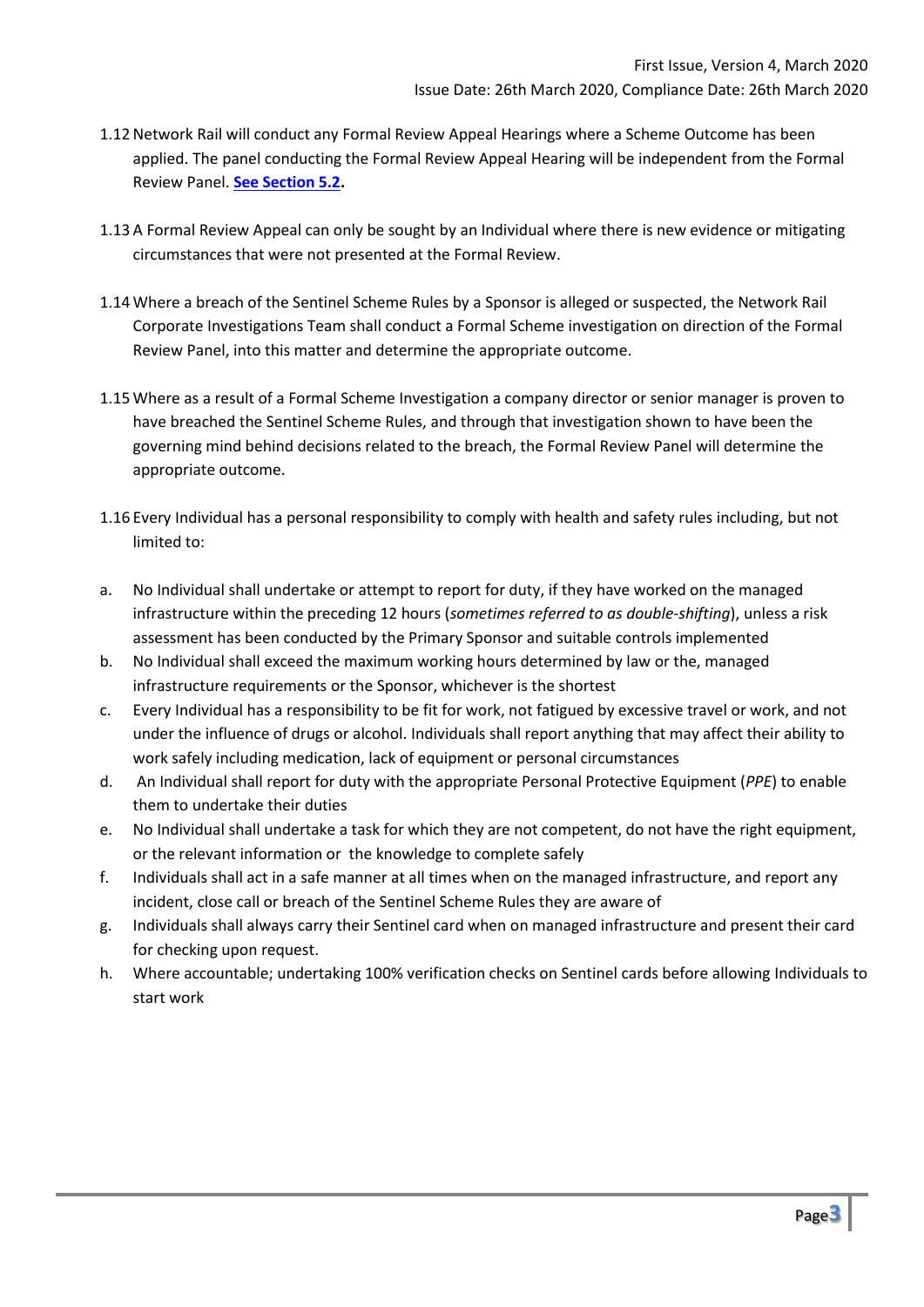# Section 2: Roles and Responsibilities

# **2.1 All Sponsors**

The Sponsor putting the Individual to work is responsible for:

- All works must be planned and authorised
- Providing the Safety Critical Equipment required enabling the Individual to undertake the duties they are competent in trackside in accordance with the Sentinel Management System and the Infrastructure Manager's standards. **[See Section 3.](#page-6-0)**
- Maintaining all records associated with any works undertaken by an Individual on the managed infrastructure, as is required by the Sentinel Management System. **[See Section 3.](#page-6-0)**

# <span id="page-3-0"></span>**2.2 Primary Sponsors**

The Primary Sponsor shall establish a Contract of Sponsorship with each Individual they intend to Sponsor.

The Primary Sponsor shall undertake checks of an Individual's eligibility to work on managed infrastructure prior to engaging in a Contract of Sponsorship.

Primary Sponsors shall provide Individuals under their Contract of Sponsorship with:

- a. A valid Sentinel card
- b. An induction briefing which will include as a minimum the rules and responsibilities of the Sentinel Scheme. **See Section 1.15.**
- c. Suitable PPE, marked as to identify who an Individual is working for when on Managed Infrastructure, and suitable equipment and associated training to be able to use that protective equipment effectively
- d. Regular briefings on changes to Standards, Rule Book updates and Sentinel Scheme Rule updates
- e. Training and assessment to ensure competence to undertake their duties at required intervals
- f. Safety Critical Equipment to enable the Individual to undertake their role (*where a sponsored individual only requires Safety Critical Equipment for works undertaken for the Sub-Sponsor, then this equipment shall be provided by the Sub-Sponsor*)
- g. Personal issue information such as handbooks and relevant information
- h. Advice, guidance or instruction on any restrictions based on medication and other medical fitness issues. (*Restrictions will be seen when checking an Individual's Sentinel card).*
- i. Mentoring and support to develop the competence of the Individual
- j. Clear contractual arrangements between the Primary Sponsor and Individual, and whether Sub-Sponsors are permitted. **[See Section 3.](#page-6-0)**

Regardless of the employment status of the Individual, the Primary Sponsor through the Contract of Sponsorship shall fulfil the role of the employer for the purposes of health and safety.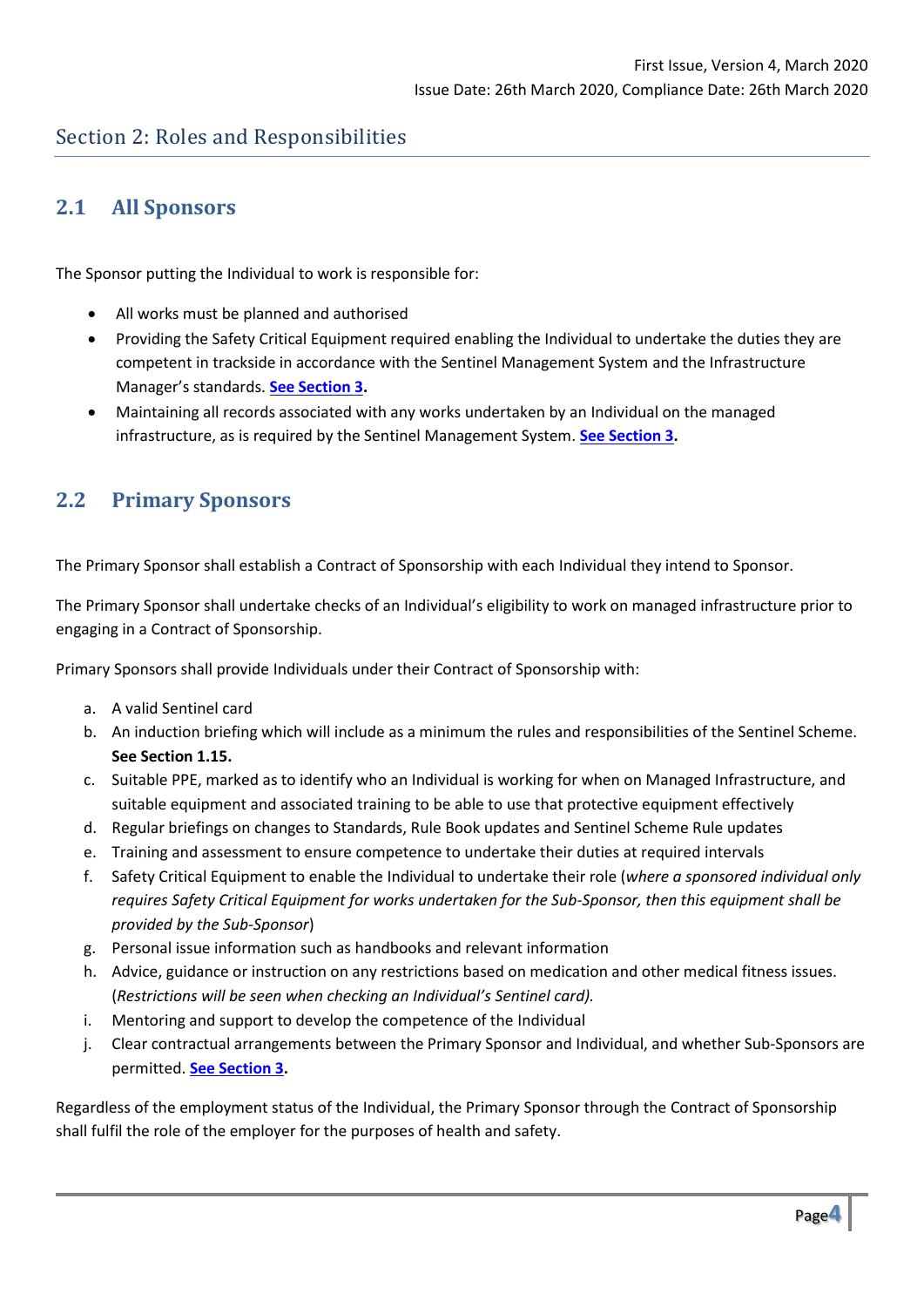The Primary Sponsor which enters into the Contract of Sponsorship with an Individual is also responsible for:

- a. Monitoring and management of working hours of Individuals. Shifts worked with Sub-Sponsors must be considered in the monitoring of working hours and the management of fatigue. This is aided by the use of the Sentinel System and Swipe Access data
- b. Any sub-sponsorship arrangements with the Individual and to grant permission to any Sub-Sponsor to use their resources
- c. Enacting the Investigation process where any suspected breach of the Sentinel Scheme Rules becomes apparent
- d. Collating information from Sub-Sponsors to enable conclusion of the Investigation
- e. Maintaining records of Investigations and requesting a Formal Review where a Scheme Outcome is recommended following an Investigation
- f. Providing a reason for de-sponsoring an Individual
- g. Conducting an Investigation for any alleged breach of the Sentinel Scheme Rules. **[See Section 5.2.](#page-14-0)**
- h. Collating and maintaining all records associated with the Contract of Sponsorship of an Individual as required by the Sentinel Management System. **[See Section 3.](#page-6-0)**
- i. Issuing a temporary Take Down of competence pending the conclusion of an Investigation, where appropriate
- j. Ensure a process is in place to manage the D&A screening process as defined in the Infrastructure Maintainers requirements

#### <span id="page-4-0"></span>**2.3 Sub- Sponsors**

The Sub-Sponsor must request permission to use an Individual from their Primary Sponsor. The Sub-Sponsor must receive confirmation this has been agreed by the Primary Sponsor before resourcing the Individual to work.

The Sub-Sponsor is responsible for providing all information to the Primary Sponsor to enable the Primary Sponsor to manage the overall safety of the Individual. This includes, but is not limited to information on; working hours, safety incidents, competences used (*these can be recorded by using the Sentinel app*) and competence short-falls.

The Sub-Sponsor must co-operate with the Primary Sponsor in the management of working hours. Where a risk assessment has been conducted and extra working hours approved, this information must be provided to the Primary Sponsor. The Risk assessments can be recorded electronically via the Sentinel app.

The Sub-Sponsor must notify the Primary Sponsor of any alleged breach of the Sentinel Scheme Rules within 14 days of becoming aware of such allegation, and co-operate in collecting information and evidence to enable the Primary Sponsor to conduct an Investigation.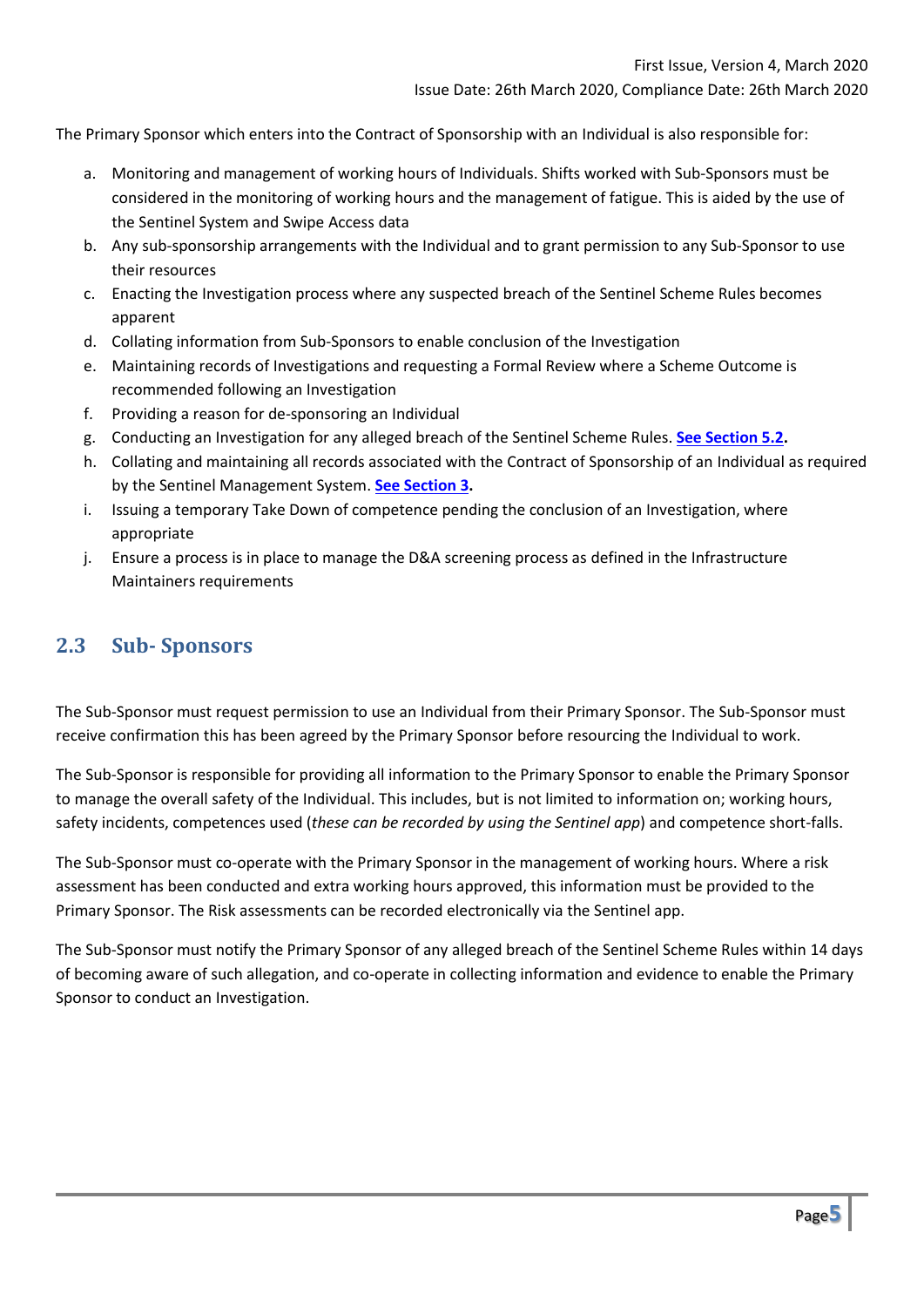# **2.4 Individual Cardholder**

The Individual shall carry their Sentinel card at all times while working on any managed infrastructure and will cooperate with their Primary Sponsor to keep the personal information held in the Sentinel Scheme Database and therefore surfaced on their Sentinel card up to date.

An Individual can update their own details by accessing their MySentinel account via the Sentinel database at [www.railsentinel.co.uk](http://www.railsentinel.co.uk/)

MySentinel is a free online account for anyone who holds a Sentinel card to:

- View their competences and activity, such as swipe in records, safety briefings, risk assessments, medical screenings etc.
- Receive competency expiry email alerts
- Contact and/or report their Primary Sponsor
- Update their personal details, i.e. address

The Individual shall follow the rules of personal accountability as outlined in the [H&S Work Act 1974 Section 7](http://www.legislation.gov.uk/ukpga/1974/37/section/7)  ['General duties of employees at Work'](http://www.legislation.gov.uk/ukpga/1974/37/section/7)

An Individual has a responsibility to:

- Know the identity of their Primary Sponsor
- Know which Sub-Sponsor they are working for (*when they are not working for their Primary Sponsor*)
- Provide the name of the Sponsor they are working for when booking into site and have identifiable PPE

Individuals are required to notify the Primary Sponsor if they no longer wish to be sponsored by them so that they can be de-sponsored. Change of sponsorship can be requested online through MySentinel.

Individuals can access their personal records on the Sentinel Scheme Database. This can be requested from their Primary Sponsor, or by direct access to the cardholder's MySentinel account.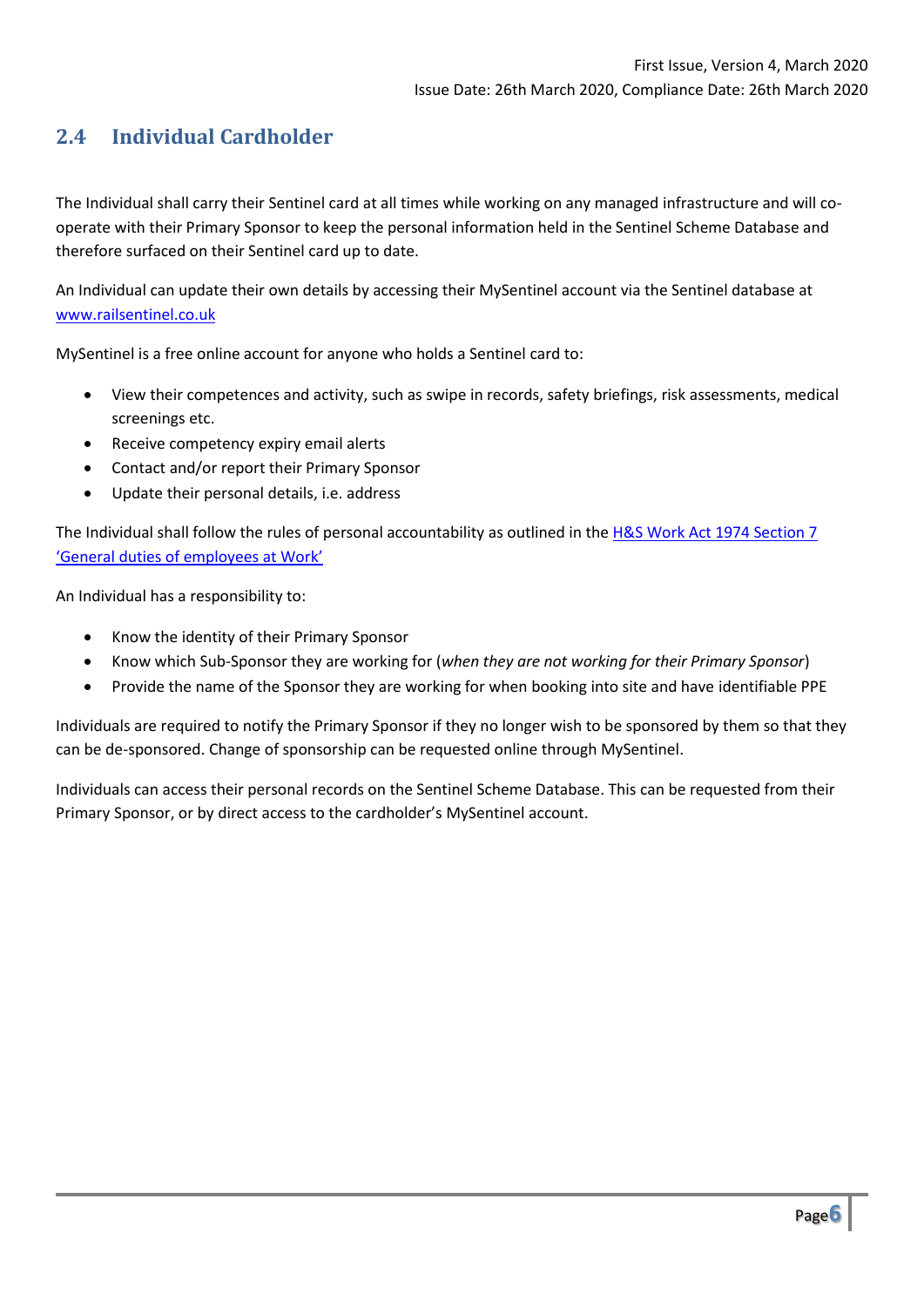## <span id="page-6-1"></span>Section 3: Management System Requirements

# <span id="page-6-0"></span>**3.1 Pre-Sponsorship Process**

Each Sponsor shall have a process in place for undertaking pre-sponsorship checks for all Individuals.

The checks shall be undertaken in advance of the Individual undertaking any duties on behalf of the Primary Sponsor.

The following checks shall be completed (*as a minimum*):

- Conduct and document pre-sponsorship checks to determine that the Individual is legally eligible to work in the UK and has a good understanding of verbal and written English
- Ensure that there are no suspensions in place that may prevent the Individual from working on a managed infrastructure
- Complete a pre-sponsorship drugs and alcohol screening where required, results of which will be entered on the Sentinel Scheme Database by the Approved Medical Provider *NOTE 1: The Sponsor will not need to complete a pre-sponsorship screening if the Individuals record shows that a screening has taken place in the last 3 months. NOTE 2: While a non-trackside sponsor is not responsible for undertaking pre sponsorship screening they must have a process for and undertake random and for cause screening of their sponsored individuals.*
- Review the period for which the Individual has had no Primary Sponsor. Where this is in excess of 6 months the new Primary Sponsor will be required to undertake and document a mentoring assessment to confirm the Individual is competent

Following the conclusion of the pre-sponsorship process, the Primary Sponsor will enter into a Contract of Sponsorship with the Individual. **[See Section 3.2.](#page-6-1)**

The Sub-Sponsor must have in place the following agreements and carry out the following pre-use checks before requesting sub sponsorship and after approval by the Primary Sponsor, putting an Individual to work:

- Check who the Primary Sponsor for the Individual is and if the Contract of Sponsorship permits sub-sponsors
- Check the Individual's personal information, including Sentinel card number, NI number and date of birth are correct

The Sub-Sponsor must then make a request to the Primary Sponsor, and receive approval through the Sentinel Scheme Database to sub-sponsor the Individual before putting the individual to work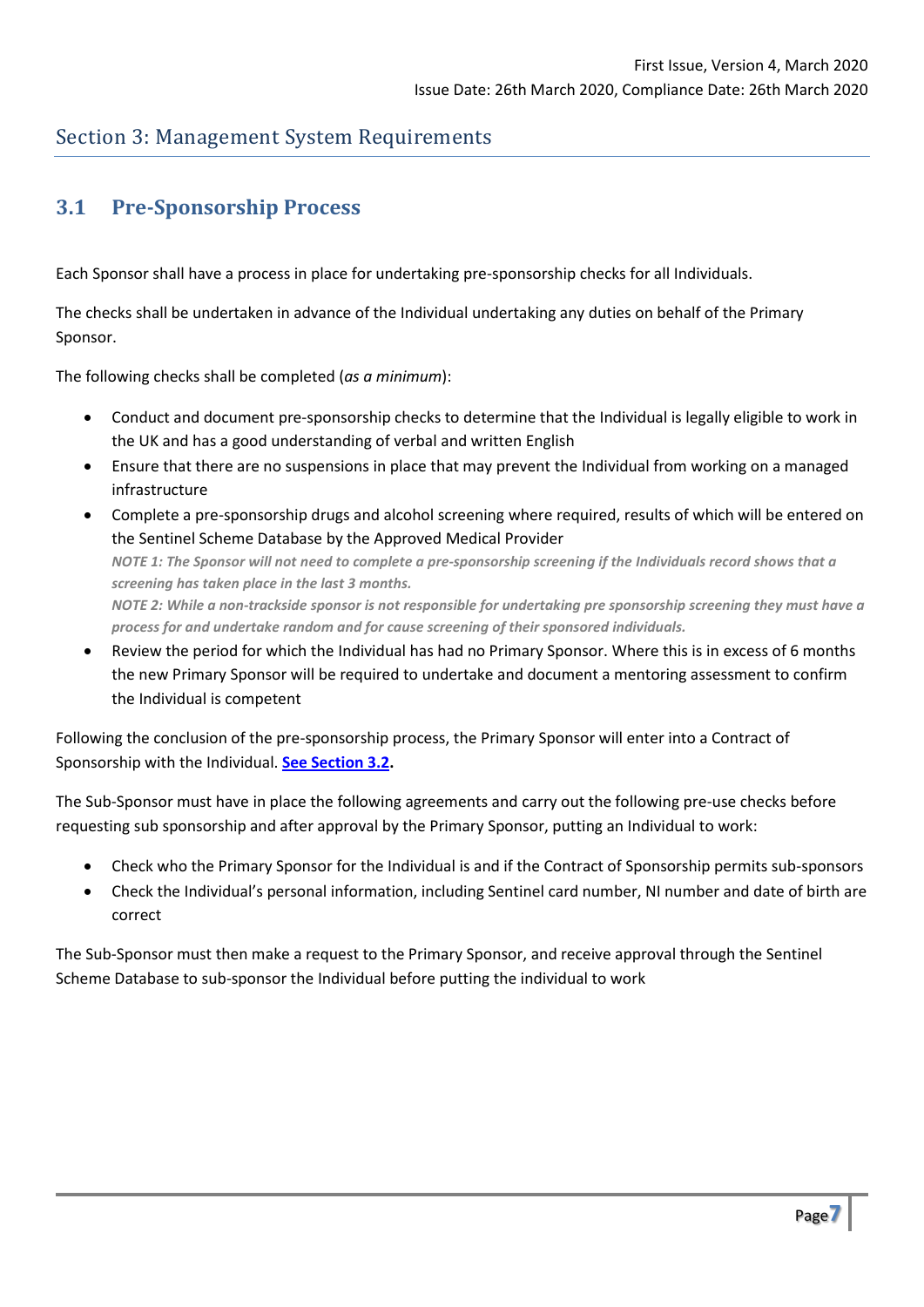# **3.2 Contract of Sponsorship**

The Primary Sponsor must have processes in place to complete an induction with each Individual when they join their sponsorship. As part of this induction process the Sponsor shall brief the Individual on, as a minimum, their Contract of Sponsorship and their responsibilities under the Sentinel Scheme Rules.

The Contract of Sponsorship as a minimum shall:

- a. Define the contractual relationship between the Primary Sponsor and Individual (*i.e. directly employed/selfemployed, sub-contractor*) and whether Sub-Sponsors are permitted
- b. Regardless of the employment status of the Individual, commit the Primary Sponsor to fulfilling the role of employer of the individual for the purposes of health and safety
- c. Define the responsibilities of the Individual and the Primary Sponsor in relation to compliance with the Sentinel Scheme Rules
- d. Ensure the provision of suitable PPE and RPE (*Respiratory Protective Equipment*), in accordance with the Sponsor's defined PPE Policy. **[See Section 3.6](#page-8-0)**
- e. Define the process for and commitment to the provision of regular Briefings, Rule Book updates, information on policies and procedures relevant to their role and Sentinel Scheme Rule updates. **[See section 3.7](#page-9-0)**
- f. Make provision for training, assessment and mentoring at required intervals and where necessary, make provision to develop the individual
- g. Conduct an annual review of the individuals continued suitability to work on the infrastructure taking into account behaviours and performance of safety critical duties and identify development requirements
- h. Make provision for Safety Critical Equipment to enable the Individual to undertake their competences trackside (in accordance with **[Section 3.8](#page-10-0)**)
- i. Make the provision for personal issue information such as handbooks and standards, relevant to the individuals' role.
- j. Explain how the Sponsor will provide advice, guidance or instruction on any restrictions based on medication and other medical fitness issues
- k. Require the Individual to notify the Primary Sponsor of any changes in circumstance including health or personal issues that may need the Primary Sponsor to take action to ensure the Individual's continued fitness for work trackside
- l. Make the Individual aware of ability to check their own competences by methods currently available.
- m. Detail how an individual may request De-sponsorship

Sub-Sponsors are not required to enter into a Contract of Sponsorship with the Individual as the Primary Sponsor maintains the sponsorship relationship with the Individual.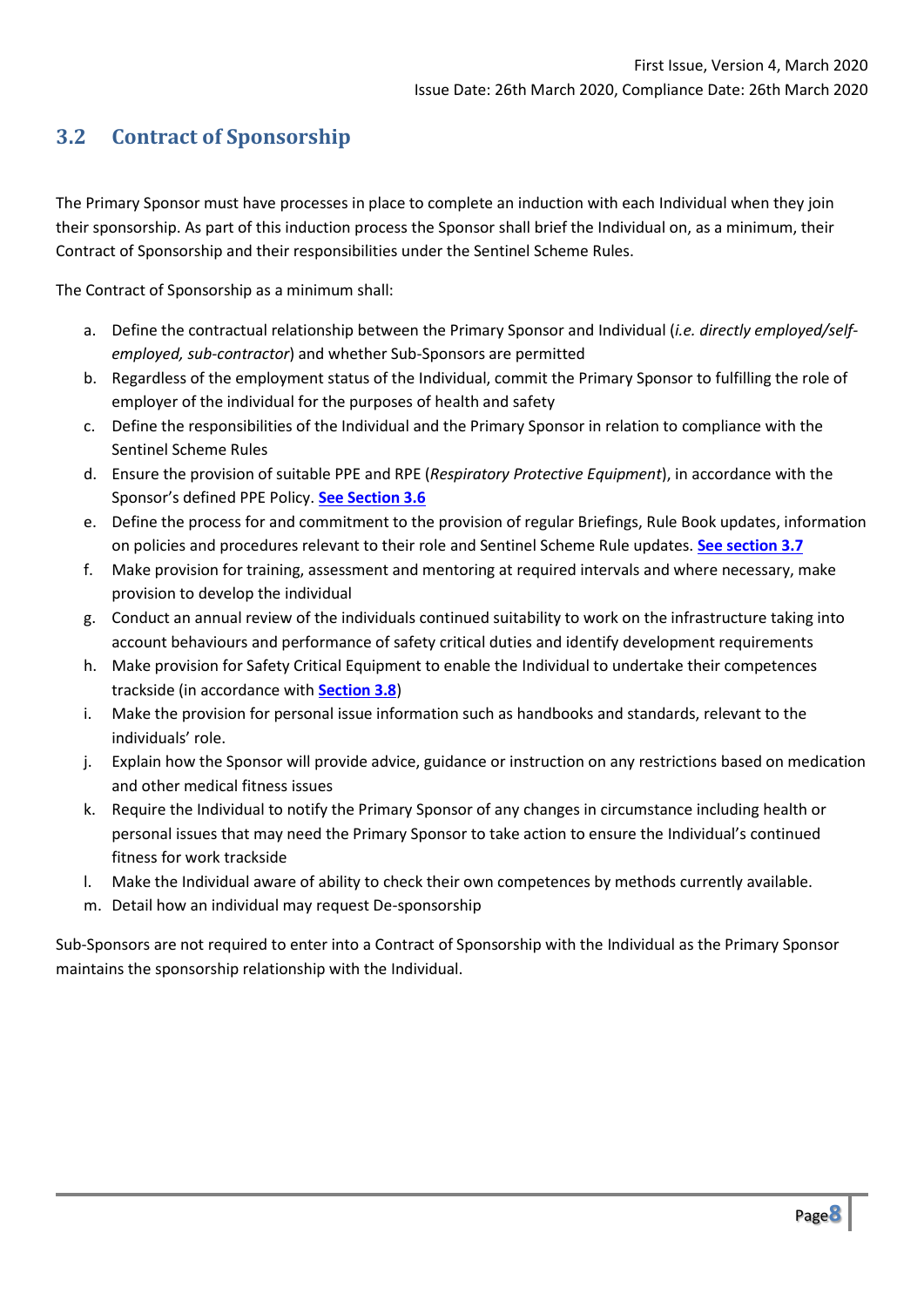# **3.3 Management of Sub-Sponsors**

Primary Sponsors shall have processes in place for the management of Sub-Sponsors.

This shall include:

• A mechanism for reviewing and then either approving or rejecting the Sub-Sponsor's request via the request received through the Sentinel Database.

*NOTE: Where rejected, a reason for rejection must be provided.*

- A documented list of Sub-Sponsors and any associated agreements for sharing of labour that are in place between the organisations
- A process for reviewing and for analysing usage by Sub-Sponsors
- The means of obtaining information on an Individual from the Sub-Sponsor as required in **[Section 2.2](#page-3-0) [& 2.3](#page-4-0)**. *NOTE: It is optional that a Primary Sponsor may have processes in place for recovering costs from a Sub-Sponsor for the use of an Individual; any payment framework is not managed through the Sentinel Scheme Rules*

## **3.4 Competence Management**

Sponsors shall have a Competence Management System in place to flag the training, assessment and mentoring requirements for the Individuals' for whom they Primary Sponsor, in advance of their expiry.

They shall also make provision for training, assessment and mentoring at required intervals on Individuals competences required by the Sponsor.

# **3.5 Management of Working Hours**

Primary Sponsors shall have a Fatigue Risk Management System in place for Individuals they have entered in to a Contract of Sponsorship with.

The Sentinel Scheme Database can be used to provide access to data on when cards are Swiped In for each Individual under their contract of sponsorship, whether on behalf of the Primary Sponsor, or the associated Sub-Sponsor.

The Primary Sponsor shall use the data from Sentinel as part of their Fatigue Risk Management System.

Sub-sponsors shall notify the Primary Sponsor of any approved excessive working hours, along with the associated risk assessment to enable the Primary Sponsor to manage any fatigue risk associated with the Individual.

<span id="page-8-0"></span>The Primary Sponsors' Fatigue Risk Management System should proactively predict fatigue and therefore prevent excessive working hours, rather than just relying on the Sentinel Card to flag actual exceedance once it occurs on site.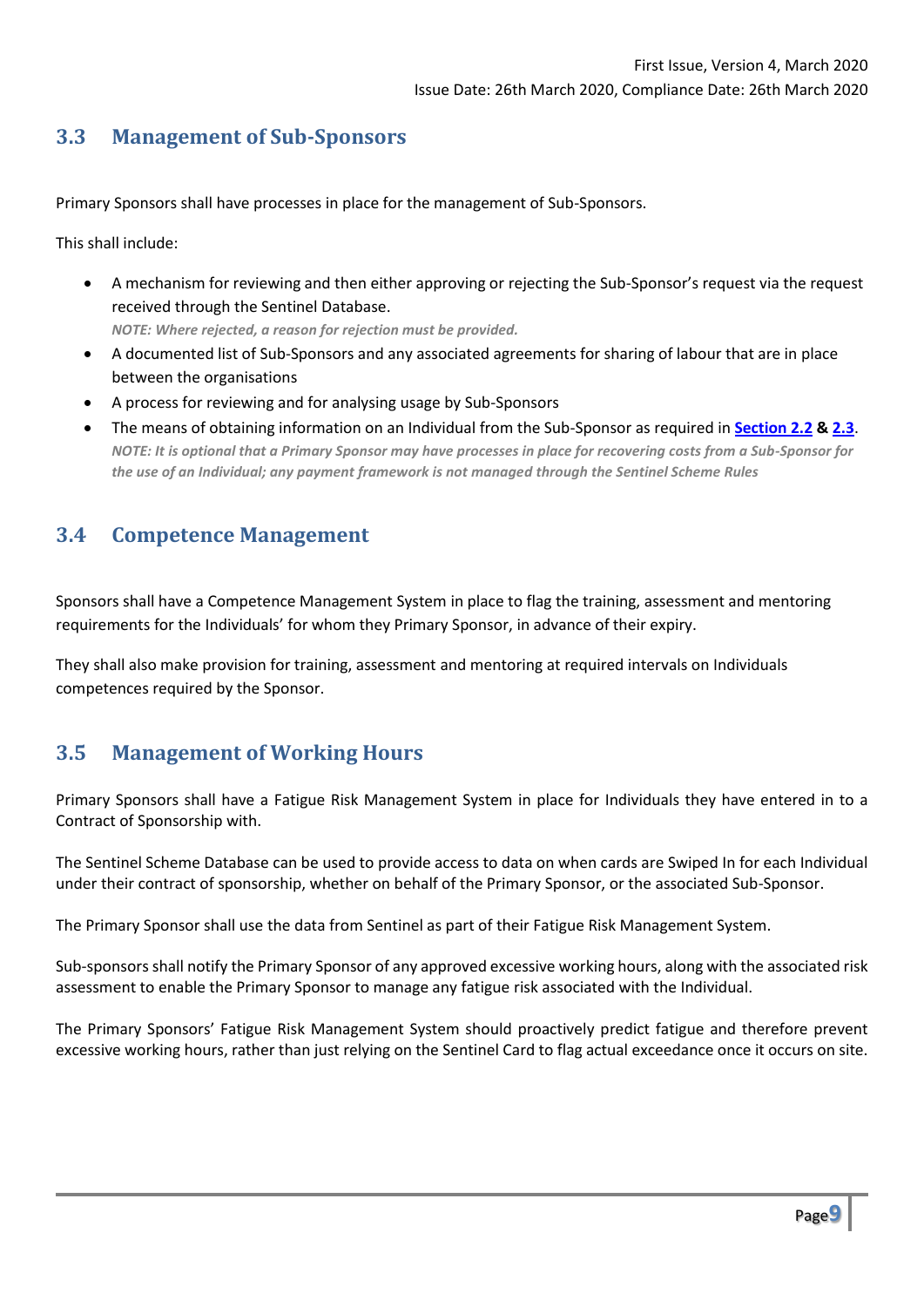# **3.6 Provision of PPE and other Personal Issue Equipment**

Primary Sponsors shall have a process in place for the provision of Personal Protective Equipment (PPE) and other personal issue equipment to each Individual for which they Sponsor at no cost to those individuals.

Any suitable training must be provided to enable the Individual to use that protective equipment effectively.

PPE must be of a minimum standard to comply with both MIs and the Primary Sponsor's PPE Policy.

This process shall include documenting the provision and routine check of PPE to ensure it is maintained and fit for purpose. The process shall also provide details for the provision of additional or replacement equipment when lost or damaged.

All sponsors must provide further PPE as required by any task based risk assessment they conduct

## <span id="page-9-0"></span>**3.7 Routine Briefings and Cascade of Core Information**

Primary Sponsors shall have a process in place for the cascade of briefings to all Individuals for which they are the Primary Sponsor. The process shall cover as a minimum:

- Rule Book updates
- competence specific briefing events and
- changes to the Sentinel Scheme Rules and
- any other rules and standards that apply to an Individual's role.

The process shall require documented records to be maintained of all such briefings.

Where this is a competence specific briefing the event shall be recorded through the Sentinel Scheme Database.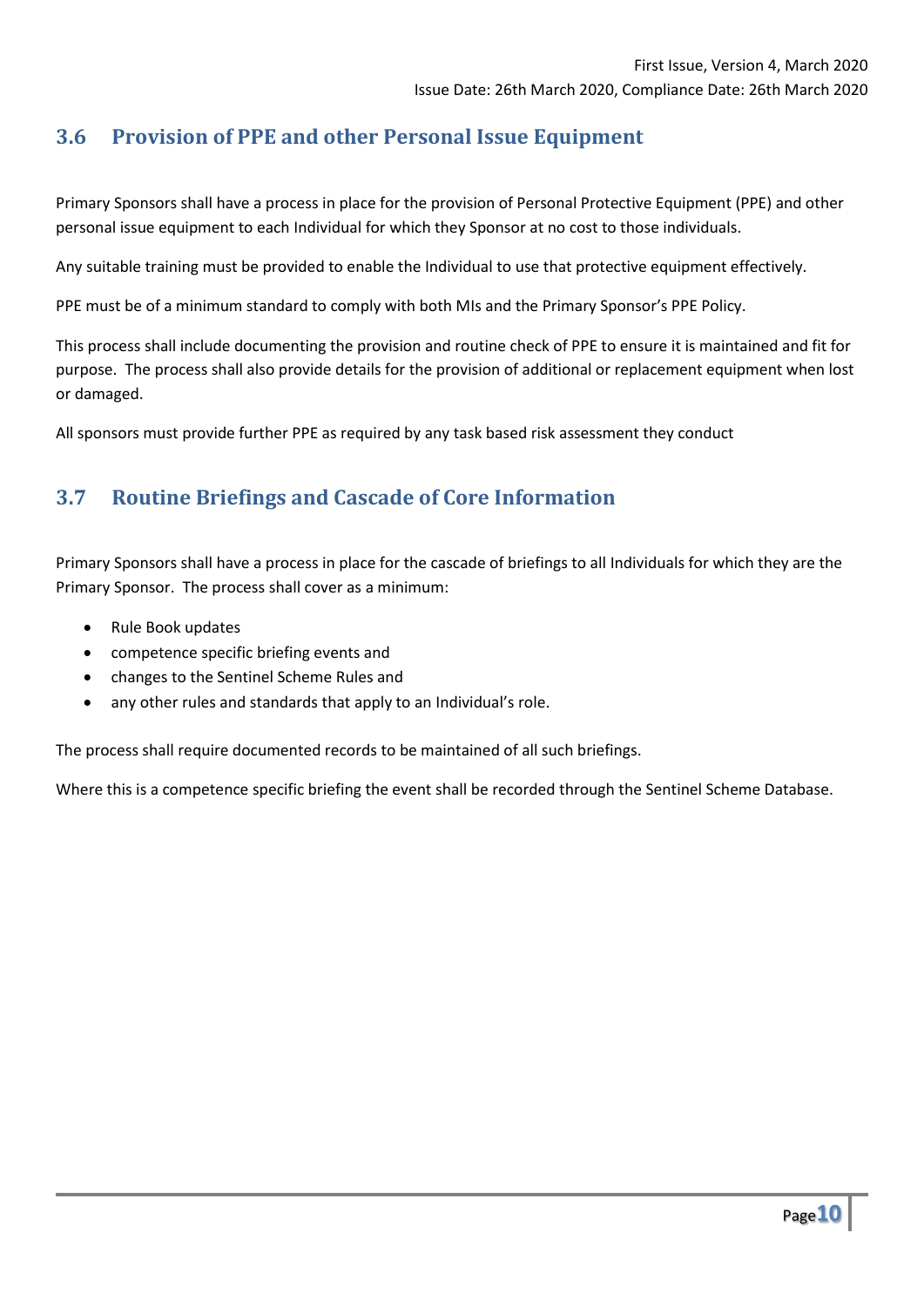# <span id="page-10-0"></span>**3.8 Procurement, Management, calibration and provision of Safety Critical Equipment for use on Managed Infrastructure**

Sponsors must have processes in place for the procurement, management, transport, calibration and provision of equipment for use by Individuals working on their behalf on Managed Infrastructure.

The process shall have assurance checks in place to ensure that only equipment that is calibrated and fit for purpose is provided for use on the Managed Infrastructure.

*NOTE: This includes but is not limited to: Marker Boards, Possession Limit Boards, Electrification Isolation Test Equipment, Lookout Equipment and Current Rail Indicator Devices. This also includes providing equipment to read/verify Sentinel Cards for Individuals whose role requires them to check the competences of other staff.*

This requirement is not solely for the Primary Sponsor. The Sponsor responsible for putting the Individual to work is required to ensure that suitable equipment is provided to site, regardless of their sponsorship status with the Individual. Provision is not the responsibility of the Individual.

The Sponsor responsible for putting the Individual to work must liaise with the person responsible for the Works (*where different*), in advance of the planned works, to ensure the Safety Critical Equipment needs are clearly identified.

Sponsors must maintain a documented register of all Safety Critical Equipment required by their activities. Sponsors must have a documented equipment register, identifying all equipment currently held by the Sponsor (*either owned or on loan*), and when it next requires inspection, test or calibration.

The Sponsor shall have a process in place for the management of non-conforming products to ensure these are not provided for use on Managed Infrastructure.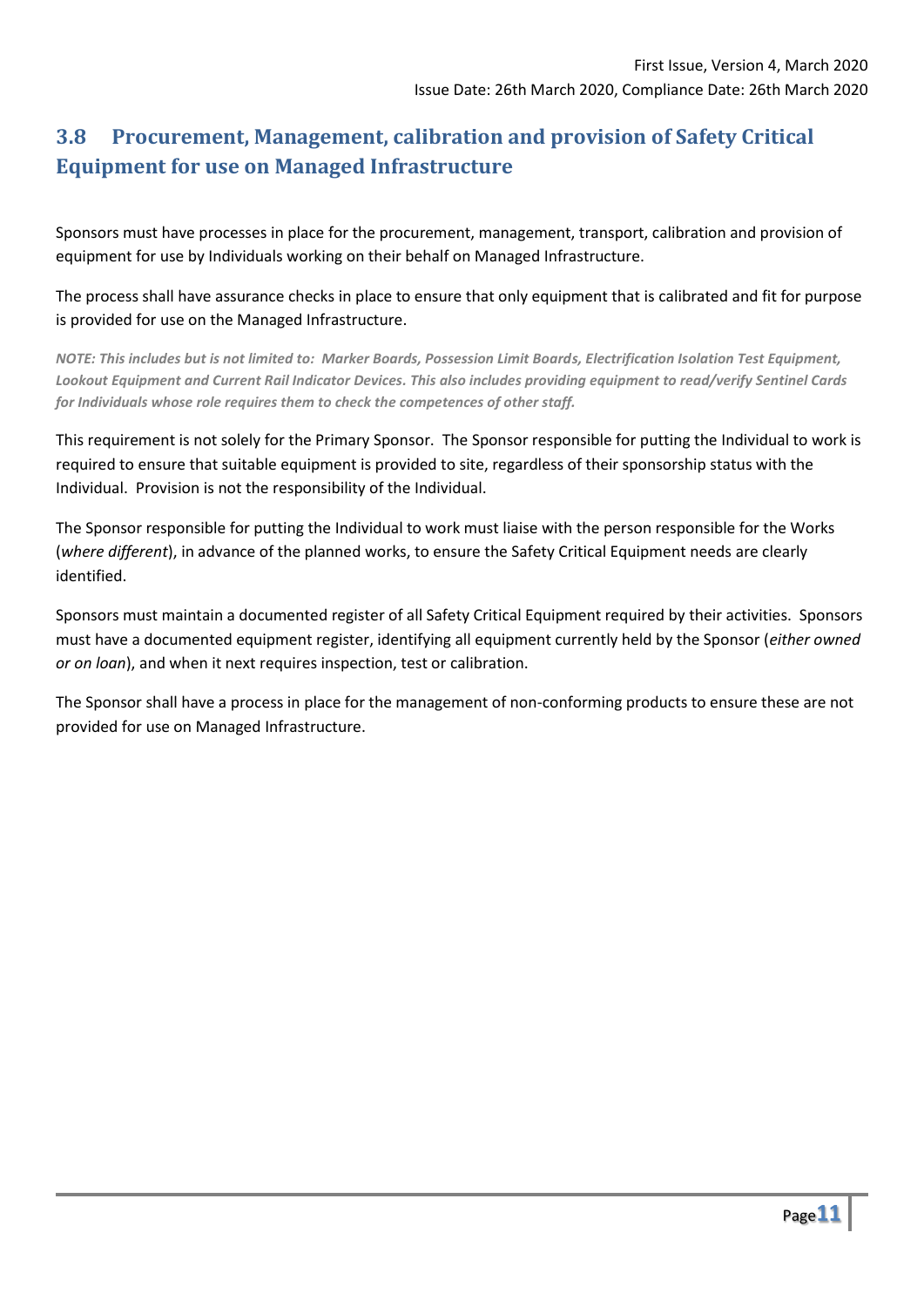# **3.9 Management of Alleged Breaches of the Sentinel Scheme Rules**

Sponsors shall have a process in place to identify report and investigate any alleged breaches of the Sentinel Scheme Rules.

Where an Individual is working on behalf of the Primary Sponsor at the time of an alleged breach, the Primary Sponsor must conduct an Investigation. **[See Section 3.10.](#page-11-0)**

Where the Individual is working on behalf of a Sub-Sponsor at the time of an alleged breach, the Sub-Sponsor must collate any evidence and witness statements and provide this to the Primary Sponsor as part of an Investigation.

The Sub-sponsors shall have a process in place to collate information and report all alleged breaches of the Sentinel Scheme Rules to the Primary Sponsor within 14 days.

Primary Sponsors shall have processes in place for reviewing alleged breaches of the Sentinel Scheme Rules by Individuals they sponsor. These can be received from various sources including Sub-Sponsors, clients, Whistleblowers or Infrastructure Maintainer.

This review must decide whether a temporary Take Down is required due to the severity of the allegation whilst an Investigation is taking place. Where a temporary Take Down is deemed appropriate, the Primary Sponsor should Take Down of the Individual's specific competence in the Sentinel database whilst the investigation takes place.

*NOTE: A temporary Take Down of specific competences must have a review date of no more than 3 months.* 

# <span id="page-11-0"></span>**3.10 Investigations into alleged breaches of the Sentinel Scheme Rules**

Primary Sponsors shall have an investigation process in place that will enable investigation of any alleged breach of the Sentinel Scheme Rules involving an Individual for which they are the Primary Sponsor. **[See Section 5.2.](#page-14-0)**

The Investigation process must be suitably independent and follow the Fair Culture Process to be able to review system and management decisions that may be relevant to an alleged breach.

The process will ensure that all alleged breaches of the Sentinel Scheme Rules as outlined in **See Section 4** of this document will be subject to an Investigation.

The Investigation process shall identify the minimum competence of any representative of the Primary Sponsor nominated to undertake Investigations. The minimum content of a documented Investigation report will be determined within the safety management system process of the Primary Sponsor.

The Primary Sponsor's Investigation process must be compliant with the investigatory process outlined in **[Section 5](#page-14-1)** of the Sentinel Scheme Rules.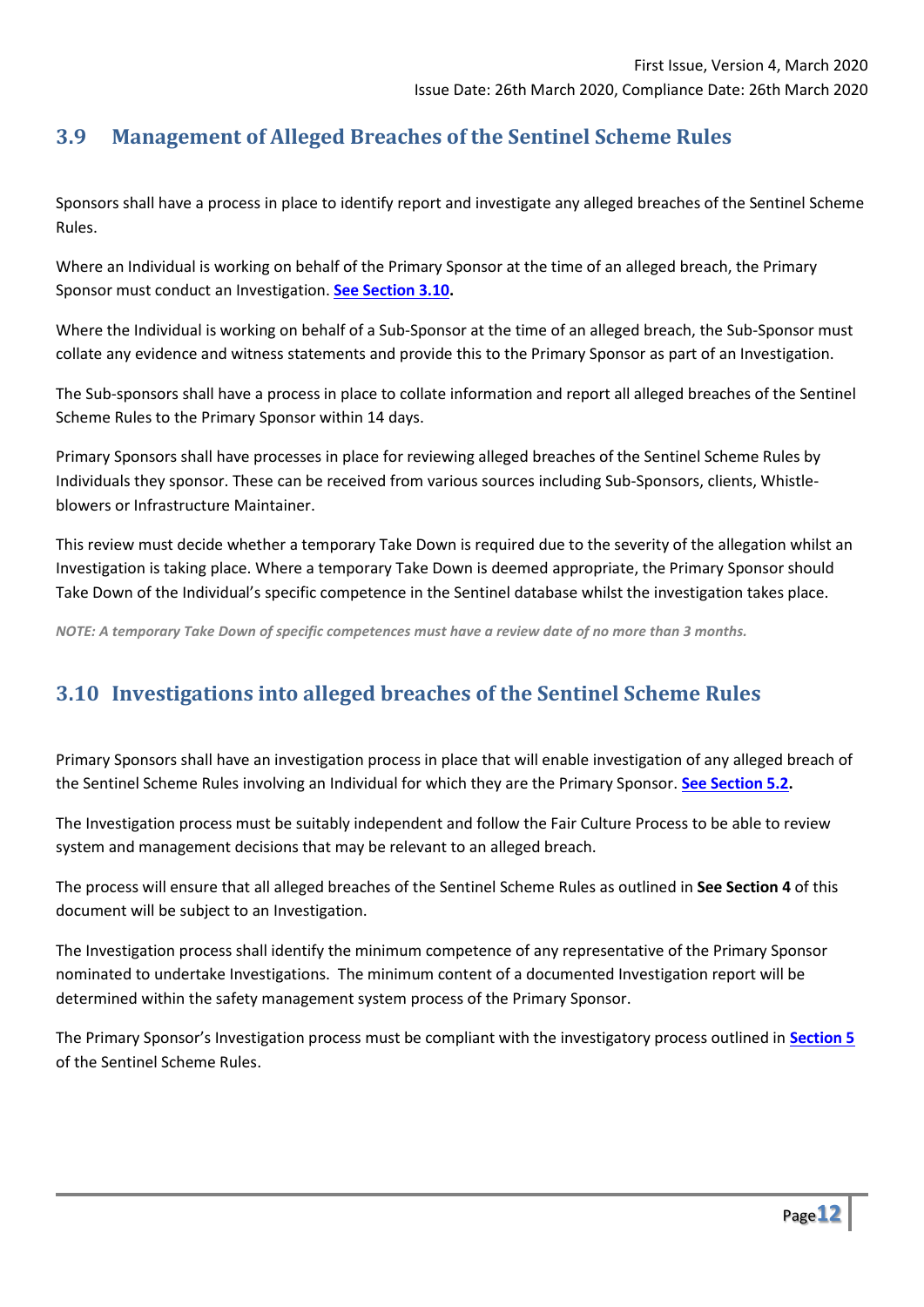# **3.11 Management of Records**

Sponsors shall have processes in place to manage and maintain all records required by **Section 3 – [Management](#page-6-0)  [System Requirements of the Sentinel Scheme Rules](#page-6-0)**. Sponsors will maintain all records for those Individuals for which they are the Primary Sponsor. Sub-sponsors need maintain only the necessary records for those Individuals for which they Sub-Sponsor.

Sponsors shall ensure that their record management systems are compliant with all current data protection requirements and that all necessary consents have been obtained from Individuals.

# **3.12 De-Sponsoring Individuals**

Primary Sponsors must have processes in place for de-sponsoring Individuals, which includes providing a reason for de-sponsoring and writing to the Individual to cancel the Contract of Sponsorship.

The Primary Sponsor must provide documented reasons for de-sponsoring, even if this is at the Individual's request. Records of anyone de-sponsored must be maintained by the Primary Sponsor.

Where an Individual is de-sponsored by a Primary Sponsor, any Sub-Sponsors will receive notification that the Individual is currently not available for work on MI, as they do not have a valid Primary Sponsor. A Sub-Sponsor could then elect to become Primary Sponsor for the Individual by following the pre-sponsorship process **[Section 3.1.](#page-6-0)**

*NOTE: The Primary Sponsor must act upon Individuals request for de-sponsorship within 5 working days, unless the Individual is under investigation for an alleged breach of the Sentinel Scheme Rules.*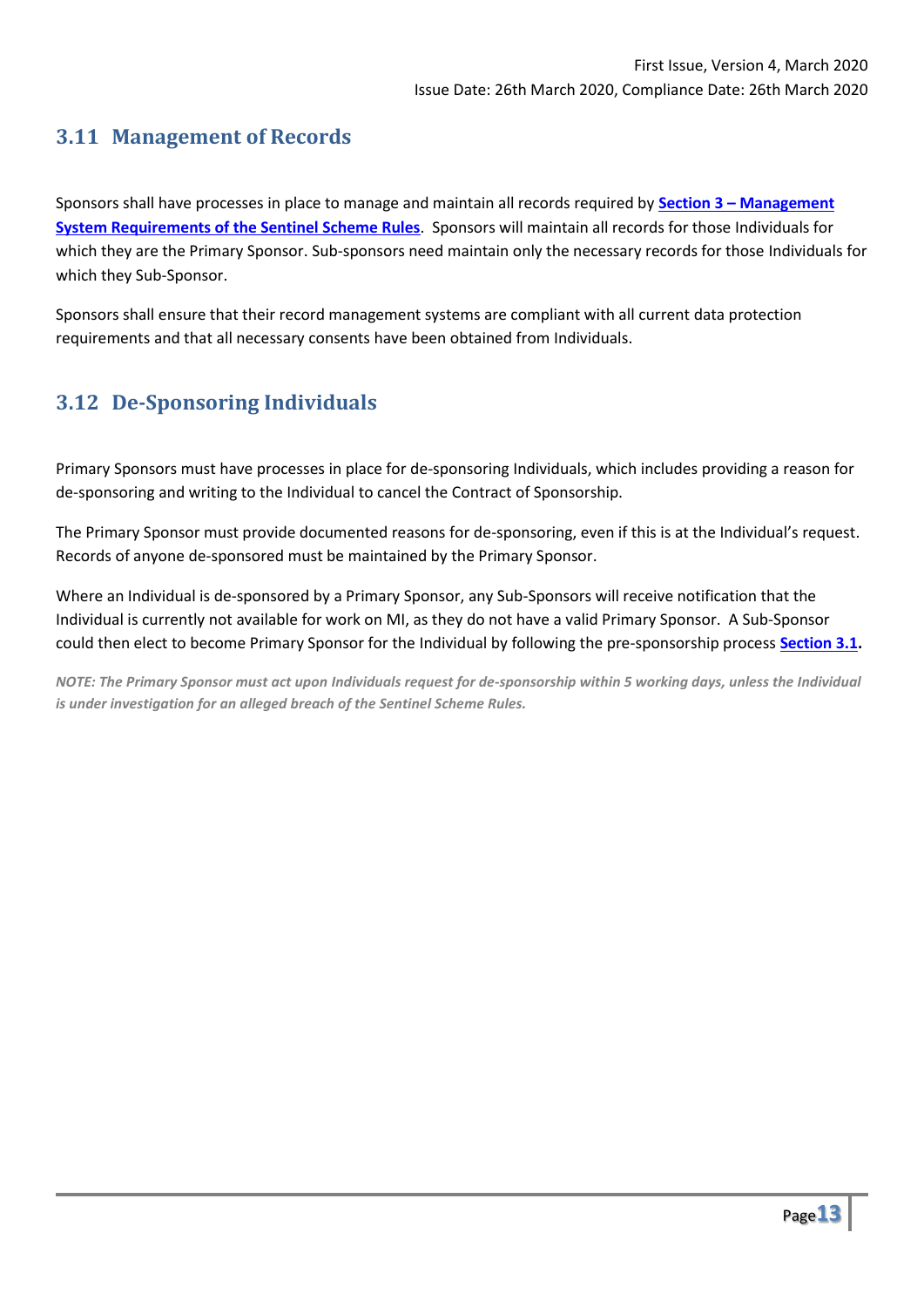# **3.13 Confidential Reporting Service**

Sponsors must be members of an independent and confidential industry reporting service and have a process in place for receiving and responding to reports provided by the service. **See Appendix B.**

# Section 4: Breaches of the Sentinel Scheme Rules

An Individual Sentinel cardholder must not breach the Sentinel Scheme Rules by (*but not limited to*) the following:

- 1. Any fraudulent or falsification of documentation or records relating to safe working
- 2. Any conviction related to theft or attempted theft of railway materials
- 3. Any breach in working hours by reporting or endeavouring to report for a shift of work, having previously undertaken a shift on MI within the last 12 hours (*known as double-shifting*); unless a risk assessment has been conducted by the Primary Sponsor and suitable controls implemented
- 4. Any event of presenting a falsified or copied Sentinel Card, or claiming a false identity for the purposes of trying to gain entry on MI, undertaking a training/assessment activity, presenting themselves for a medical examination or drug and alcohol test
- 5. Attempting to cheat any assessment for a Sentinel managed competence and/or trying to gain access to an online or paper assessment for a Sentinel managed competence outside of an accredited assessment centre
- 6. The infringement of any health and safety legislation or MI policies, standards or rules including the Lifesaving Rules deemed as reckless contravention
- 7. Any event of negligence which causes, or has the potential to cause loss, damage or injury
- 8. Any event of physical violence while at work
- 9. Any event of deliberate damage to MI property
- 10. Any allegation of a breach of the Sentinel Scheme Rules which is found to be false and is proven to have been made with malicious intent
- 11. Any other event that fails to adhere to the Sentinel Scheme Rules.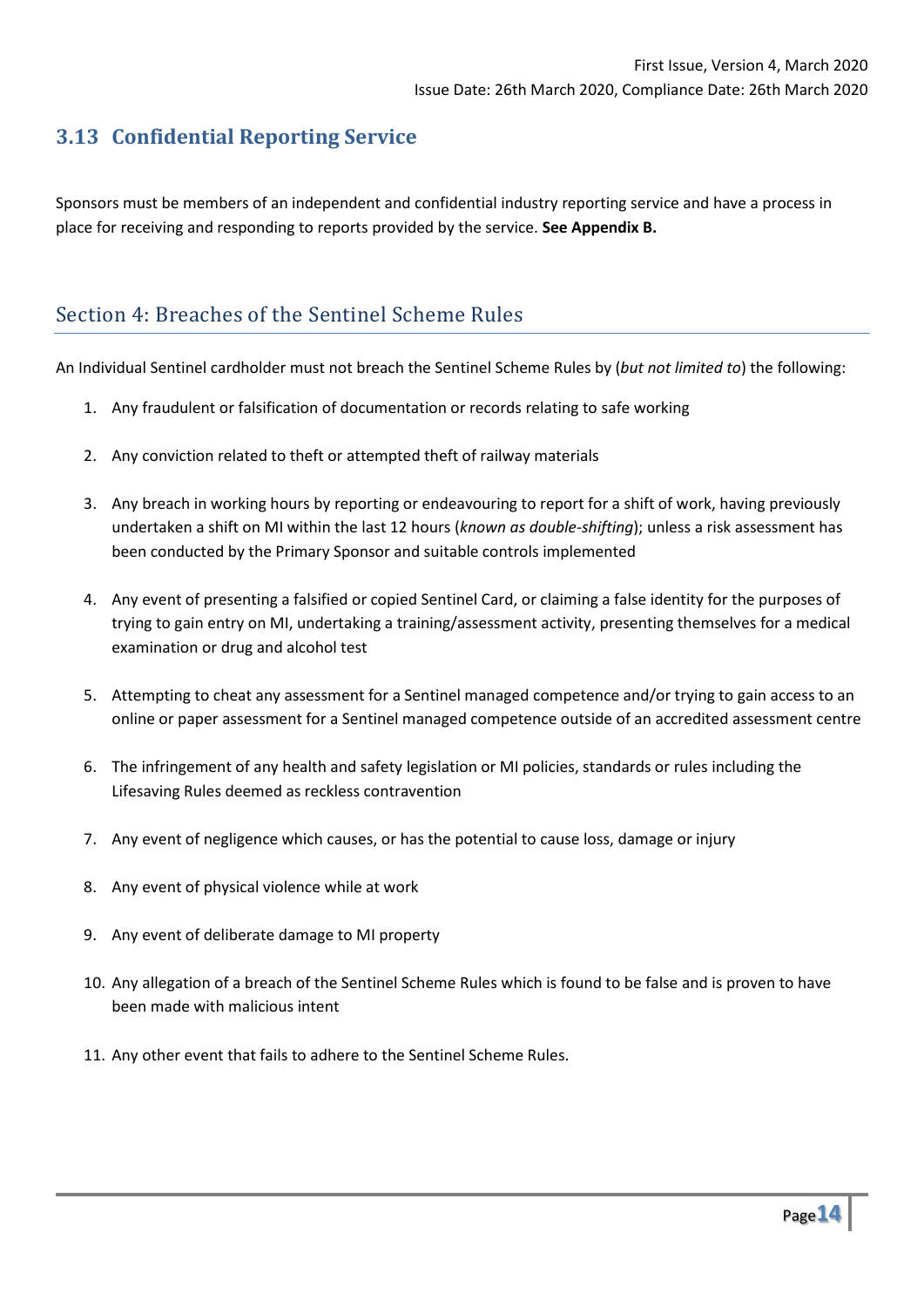A Sponsor must not breach the Sentinel Scheme Rules by (*but not limited to*) the following:

- 1. Any failure by the Primary Sponsor to investigate an alleged breach of the Sentinel Scheme Rules for an Individual they currently sponsor or sponsored at the time of the alleged breach. (*This also applies where investigations are undertaken, but are deemed inadequate at Formal Review*) **[Section 5.2](#page-14-0)**
- 2. Put individuals to work while knowing they are not sponsored
- 3. Failing to provide suitable PPE, RPE and Safety Critical equipment for the task required to be carried out by their sponsored individuals

# Section 5: Investigating breaches of the Sentinel Scheme Rules

## <span id="page-14-1"></span>**5.1 Reporting an alleged breach of the Sentinel Scheme Rules**

Where a Primary Sponsor, Sub-sponsor or Principal Contractor, observes a breach of the Sentinel Scheme Rules they must report this as per **[Section 5.2](#page-14-0)**

Where an Individual observes any alleged breach of the Sentinel Scheme Rules, they must report this event either to their Primary Sponsor, Sub-Sponsor or anonymously through a Whistle-blowing process. CIRAS, Speak Out or an internal whistleblowing system

Where a Sub-Sponsor observes or suspects an alleged breach of the Sentinel Scheme Rules, they must notify the Primary Sponsor to enable the Primary Sponsor to follow their process for Investigation.

Where CIRAS or Speak Out receives notification of an alleged breach of the Sentinel Scheme Rules by an Individual, they will inform the Infrastructure Maintainer, where appropriate, who will then contact the Primary Sponsor. This will result in the Primary Sponsor conducting an Investigation.

Where the Infrastructure Maintainer receives a notification of an allegation that a Sponsor is in breach of the Sentinel Scheme Rules, Sentinel Investigations will, where appropriate, instigate a Formal Scheme Investigation into the Sponsor, in accordance with **Section 5.5** of this document.

# <span id="page-14-0"></span>**5.2 Investigations by Primary Sponsors**

Primary Sponsors cannot de-sponsor an Individual following an allegation of a breach of the Sentinel Scheme Rules until an investigation is concluded.

Whatever the source of the alleged breach of the Sentinel Scheme Rules, the Primary Sponsor will undertake an Investigation in accordance with their processes.

Alternatively the safety investigation can be conducted by Network Rail or a Principal Contractor in accordance with RSSB Standard, RIS-3119-TOM.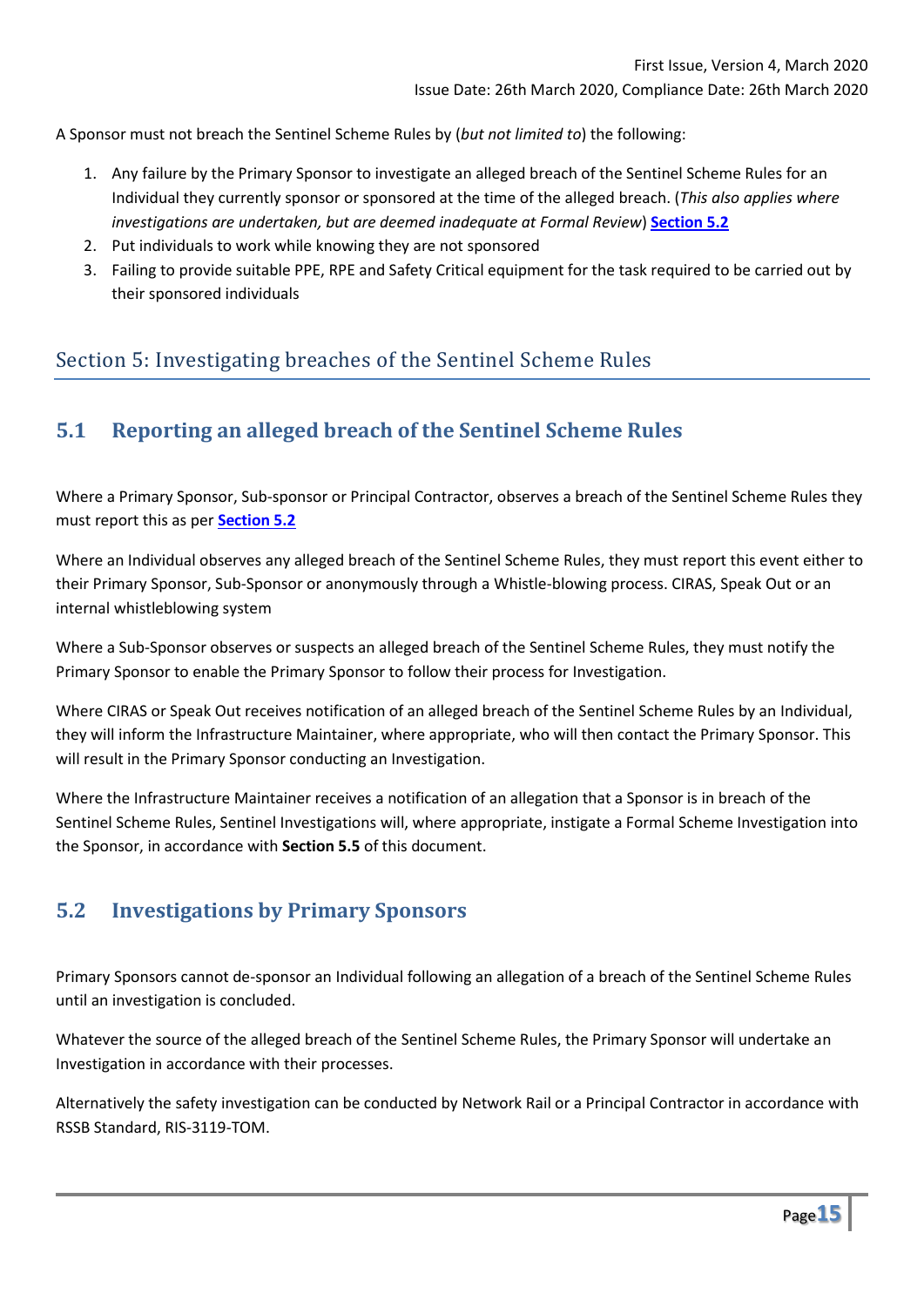The Investigation must be suitably objective and independent as reasonably practicable to ensure that it also considers potential system and management failures as part of the report.

Following completion of the Investigation, the Primary Sponsor shall make recommendations regarding the Individual and any other parties found to be involved.

Recommendations for action shall be made by applying the 'Fair Culture' Consequences Model. **See Appendix E.**

Where these actions involve a Scheme Outcome, the Sentinel Investigations team must be notified so that a Formal Review can take place. **See Appendix A.**

*Note: Sentinel Investigations will collate all reports received on behalf of all Infrastructure Maintainers (IM) and carry out the review with the IM that the individual was working on at the time.* 

## **5.3 Other Investigations**

Some alleged breaches of the Sentinel Scheme Rules will be investigated by outside parties, for example theft or fraud may be investigated by the British Transport Police. Any conclusion or findings from such an investigation can be used as evidence in the Formal Review process.

# **5.4 Sentinel Formal Review Panel**

The Formal Review panel shall be made up of representatives from

- Network Rail Workforce Safety
- Network Rail Corporate Investigations
- Network Rail Training
- Other Infrastructure Maintainers **[See Section 5.2.](#page-14-0)**

#### **5.5 Outcomes to Primary Sponsor Investigations**

An Investigation subject to Formal Review will proceed to one of the following outcomes:

- Apply the recommended Scheme Outcome;
- Apply a different Scheme Outcome to the one recommended;
- Apply no Scheme Outcome and refer back to the Sponsor to apply a Primary Sponsor Outcome

Where insufficient information is presented at the Formal Review, the Sentinel Investigations Team may request further information from the Sponsor. The Formal Review will be adjourned until the information is provided.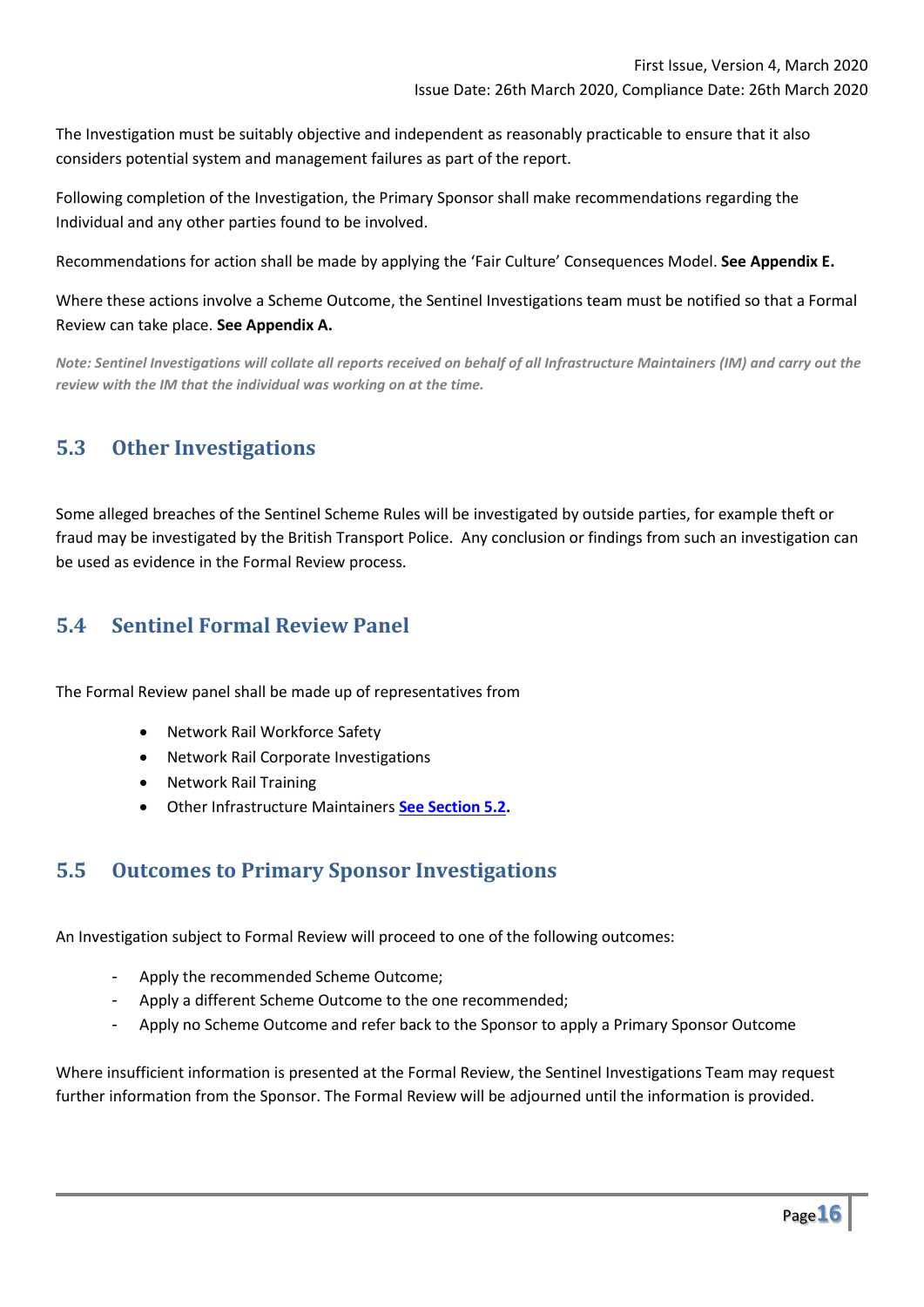The Sponsor shall be advised in writing of the outcome of the Formal Review within 30 days of the conclusion. It is then their responsibility to pass on the written communication to the Individual along with their right to appeal against these outcomes. **See Appendix F.**

If during the Formal Review, it is deemed necessary to undertake a Formal Scheme Investigation into the Sponsor, they will notify Network Rail Corporate Investigations. They will appoint an independent Lead Investigator who will undertake the Formal Scheme Investigation.

During the Formal Scheme Investigation stage, Individuals and Sponsors may be asked to attend a hearing to provide further information.

Following the conclusion of the investigation and any associated hearing Network Rail Corporate Investigations will advise the Sponsor in writing of the outcome of the Formal Scheme Investigation.

# **5.6 Formal Review Appeals**

Individual appeals will only be held when a Scheme Outcome has been applied. Appeals will only be considered 30 days from the date on the scheme outcome letter where substantive new information or mitigating circumstances, that were not available at the Formal Review stage are submitted.

The Formal Review Appeal panel shall be made up of senior managers representing both Network Rail and Transport for London (*where relevant*).

These Individuals will be independent of the Formal Review panel.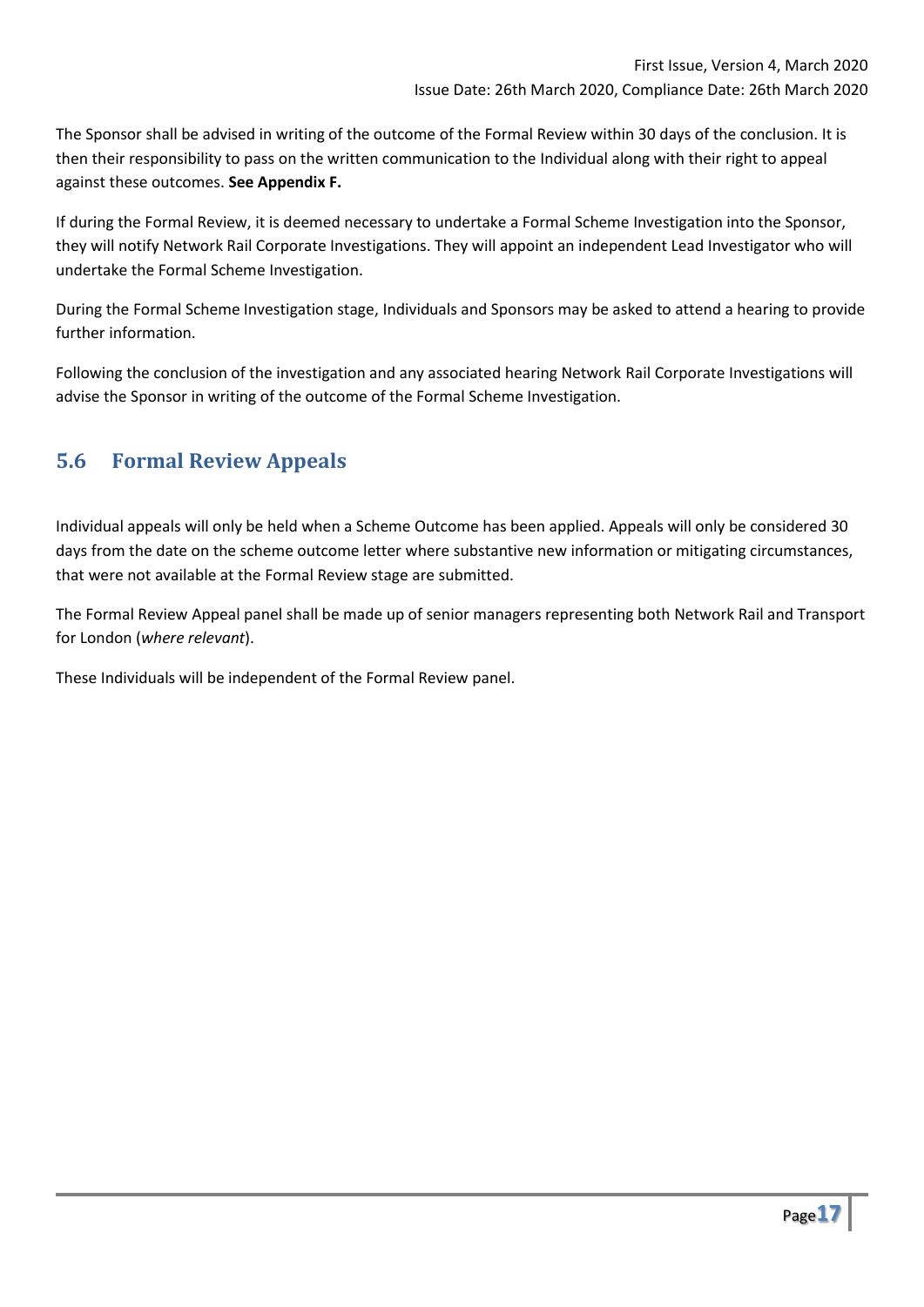## Section 6: Scheme Assurance Arrangements

## <span id="page-17-0"></span>**6.1 Registration of a Sponsor**

All Sponsors must act as Primary Sponsor, and must hold primary sponsorship responsibility for a minimum of 30% of their total workforce,

For an organisation to be approved by Network Rail as a Sponsor, they must initially register with the approved Supplier Assurance Provider. All Sponsors will need to have a management system in place to demonstrate their ability to be a Sponsor, in accordance with **[section 3](#page-6-0)** of the Sentinel Scheme Rules.

Sponsor organisations can apply to be Trackside or non-trackside level sponsors. The level dictates the competences that can be held by Individuals they sponsor and therefore the environments the Individuals can work in:

Non Trackside: *Individuals sponsored by a non-trackside Sponsor cannot work in the live trackside environment. The live trackside environment is*:

- Network Rail: When you are on or near the line as defined in the Rule Book
- London Underground: When you are on or near the track as defined in the LU Rule Book whilst trains or engineers vehicles are running and/or traction current is switched on.

*NOTE: When working in Engineering Hours on London Underground track locations you must be protected by an individual licenced to protect track workers in Engineering Hours*

Trackside: *Individuals sponsored by a Trackside Sponsor can hold the relevant competences for entering the live trackside environment, e.g.:*

- Personal Track Safety and above (Network Rail)
- Basic Track Awareness and above (London Underground)

#### **6.2 Sentinel Audit Process**

An organisation is registered with an approved Supplier Assurance Provider as a Trackside Sponsor and shall be subject to an annual assurance process. This will include a management system audit to demonstrate that the organisation has documented processes for the key management system requirements required to be a Trackside Sponsor.

An organisation registered with an approved Supplier Assurance Provider as a non-Trackside Sponsor shall be subject to a random management system audit to demonstrate that the organisation has documented processes for the key management system requirements required to be a non-Trackside Sponsor. **See Appendix G.**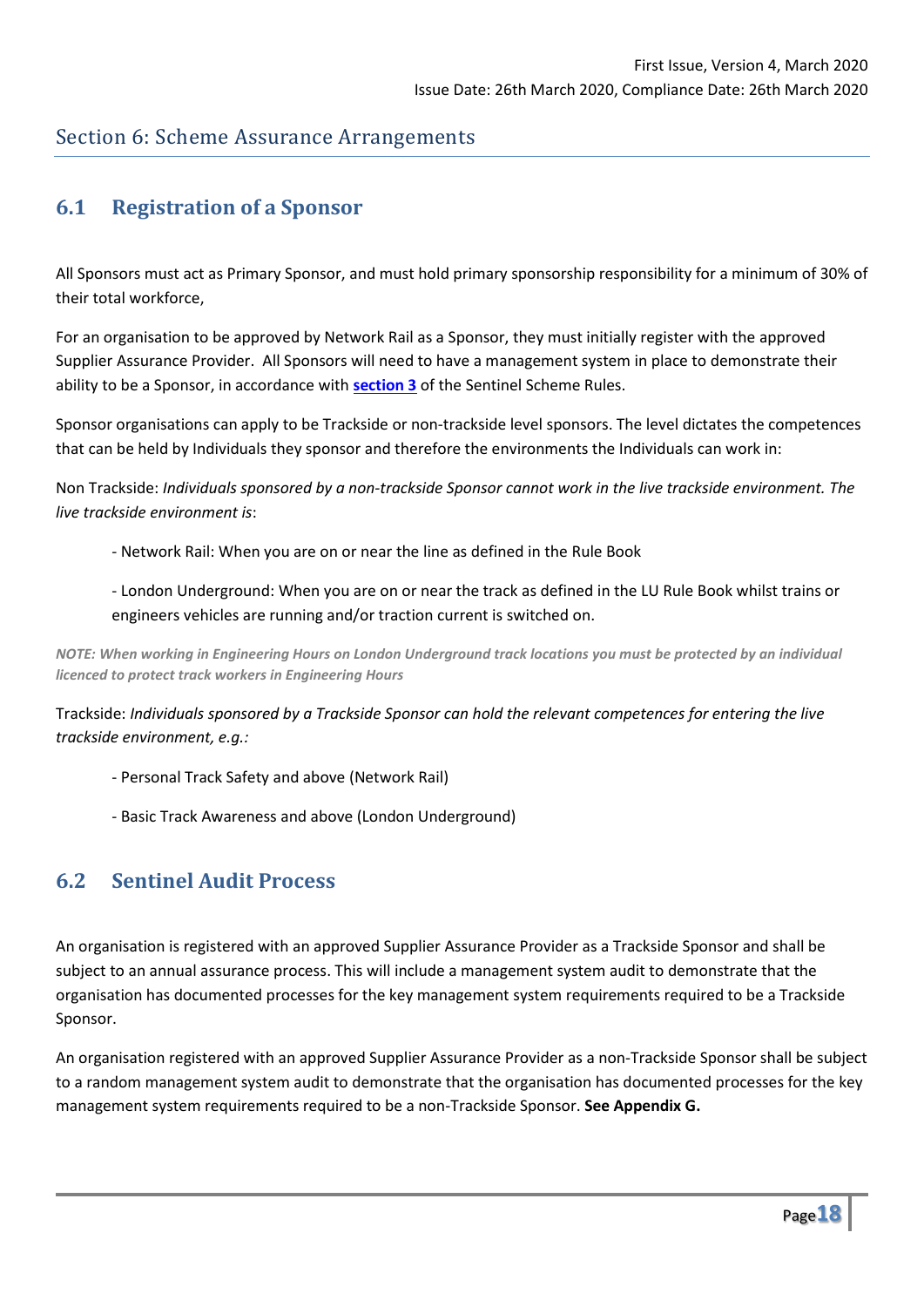The audit shall check the sponsorship management systems and processes are present and sufficient to meet the minimum requirements of the Sentinel Scheme Rules. The audit shall also review sample records throughout the processes to demonstrate the management system processes are being robustly applied.

## **6.3 Single Sponsor ID for multi companies within the same group**

Where a number of organisations within one group all use the same sponsored workforce and the same sponsorship management system processes, they can complete one Sentinel Audit, and will only have one Sentinel sponsorship ID across the group of companies.

Any intention by the company to single Sentinel sponsorship for multiple companies within a group, and the name of all the relevant companies must be identified to an approved Supplier Assurance Provider in advance.

The approved Supplier Assurance Provider audit shall then be undertaken at both the head office responsible for the sponsorship processes and at satellite offices operating the sponsorship processes in practice. This is to confirm that the sponsorship processes are sufficiently embedded to operate consistently and effectively across the group.

*Note: If one part of the organisation under the same company ID fails an approved Supplier Assurance Provider audit then this would lead to all the companies in that group losing their Sentinel access until such time as that part of the company passes its audit.* 

# **6.4 Novation of Sponsorship**

Where a company is acquired by another company or group, the approved Supplier Assurance Provider and the Sentinel Scheme Administrator must both be notified in advance of the acquisition.

A Material Change Report must be prepared by the acquiring organisation to determine how the sponsorship processes will be merged and the Contracts or Sponsorship transferred or novated. This must cover both changes in the Sentinel Scheme Database and how changes will be subsequently applied.

This Material Change Report shall be reviewed and considered by Network Rail which, if satisfied with the proposals, will then enable the transfer of staff in the Sentinel Database. Acceptance of the Material Change Report may be subject to an assurance audit (*with potential costs*) within three months of the novation to check that the measures outlined within the report have been adequately implemented.

# **6.5 Verification Audits of Sentinel Scheme Administrators**

Network Rail reserves the right to audit the Sentinel Scheme Administrators or your Sentinel representative for the purpose of ensuring proper application of the Sentinel Scheme Rules.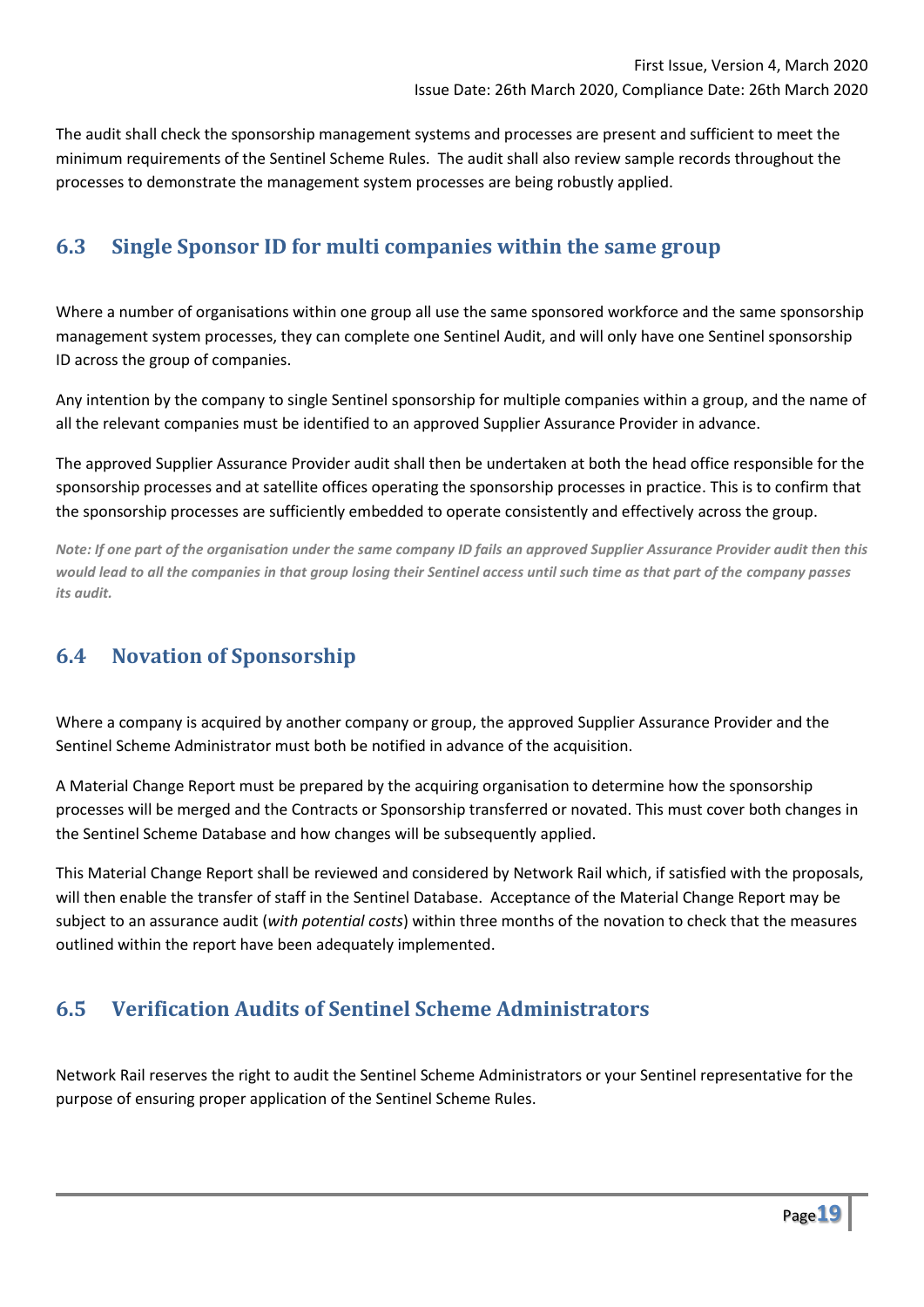# **6.6 Verification Audits of Network Rail**

Network Rail Internal Audit function will audit the company application of the Sentinel Scheme Rules biannually so that Network Rail remains compliant. Results of verification audits, along with an annual review of performance will be made available to all Sponsors so that the transparency of the Sentinel Scheme is maintained.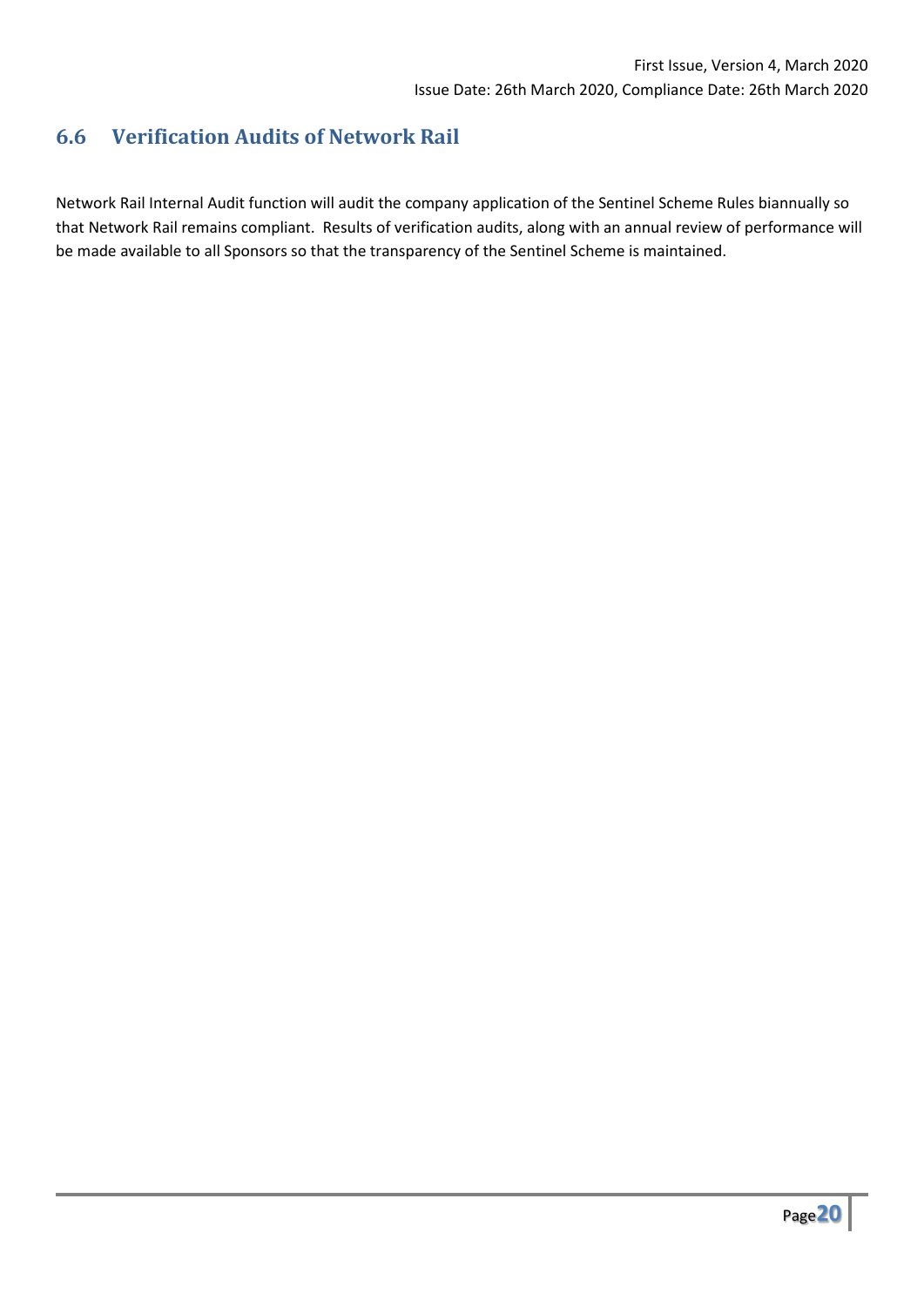# **Definitions**

For the purpose of these Rules the following terms and definitions apply:

**Breach of Sentinel Scheme Rules:** Any act or omission, whether deliberate or accidental that contravenes the Sentinel Scheme Rules.

*NOTE: Examples of breaches are identified within Section 4 of this document. This is not an exhaustive list.*

**Confidential Incident Reporting & Analysis Service (CIRAS):** A corporate safety net that ensures safety, health or other concerns are captured internally and with CIRAS help, investigated to a successful and satisfactory conclusion.

**Competence Management System:** A documented system to manage competence of Individuals under their Sponsor, including assessments, mentoring and recertification events and outcomes.

**Contract of Sponsorship:** The formal relationship between an Individual and their Primary Sponsor.

*NOTE: While similar in intent to a Contract of Employment, the Contract of Sponsorship relates only to the Sentinel Scheme and does not require or imply direct employment.*

**Fair Culture Consequences Model:** Network Rail's consequences model that identifies fair outcomes from an investigation.

**Fatigue Risk Management System:** A documented system for managing both the hours worked by an Individual, and the tasks being undertaken, as well as other conditions that contribute to fatigue such as shift patterns and travel time to determine a persons fatigue risk and to control that risk.

**Formal Review:** The review undertaken by the Formal Review Panel (see Section 5.4) following notification by a Primary Sponsor that they have conducted a Local Investigation into an alleged Breach of the Sentinel Scheme Rules and recommended a Scheme Outcome.

*NOTE: An independent statement, requested from the Individual as well as a Fair Culture Consequences model is required as part of the investigation before determining whether the recommended Scheme Outcome should be implemented.*

#### **Formal Review Appeal:** An appeal by an individual against a Scheme Outcome.

*NOTE: An Appeal can only be brought where there is substantive new information or mitigating circumstances that were not presented at the Formal Review. Where such additional evidence or circumstances are presented, a Formal Review Appeal Hearing will be arranged.*

**Formal Review Appeal Hearing:** A hearing where two senior managers independent of those who conducted the Formal Review, to hear the new substantive information or mitigation.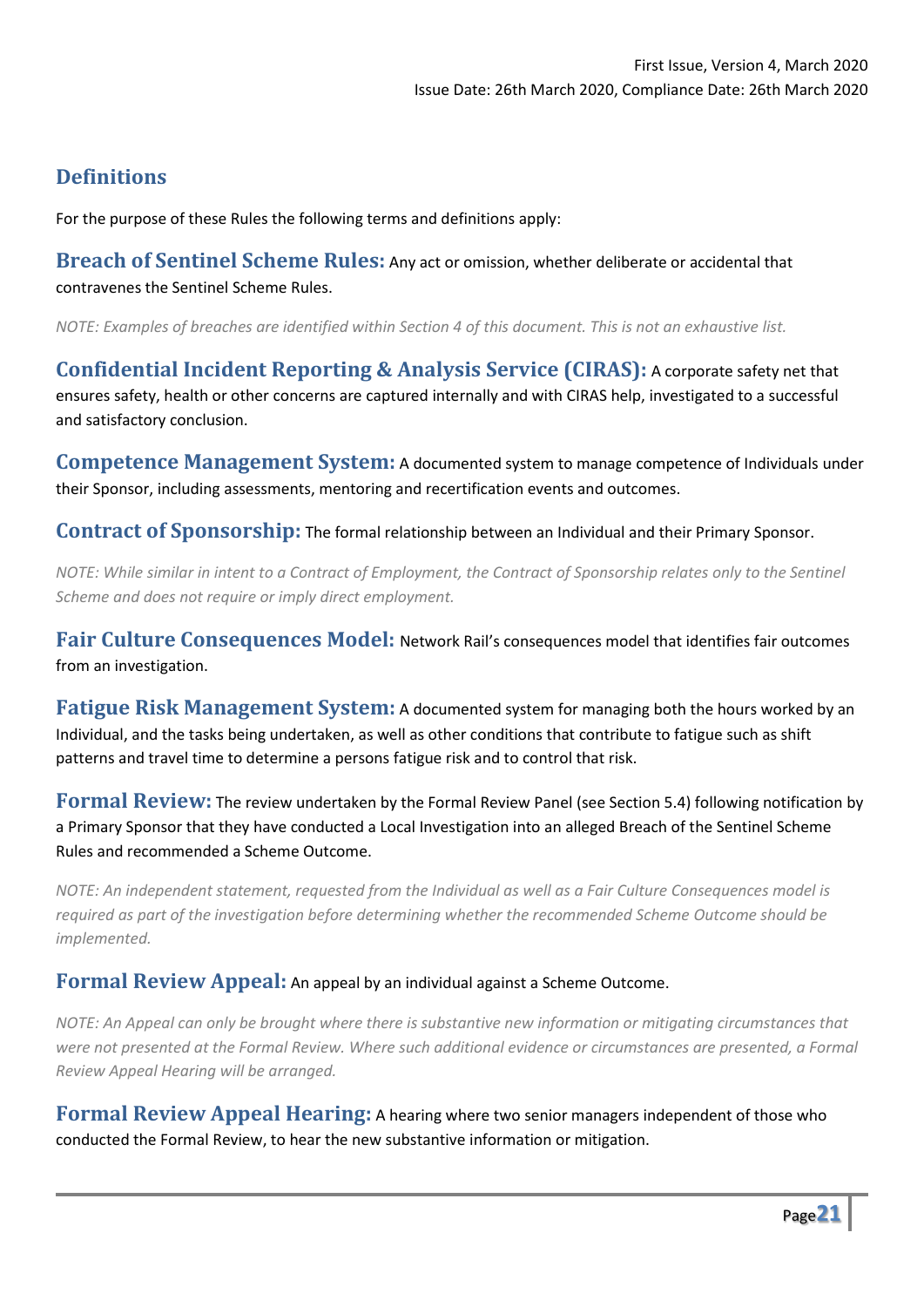**Formal Scheme Investigation:** An investigation undertaken by, and at the discretion of, Network Rail Corporate Investigations in to an allegation that a Sponsor may have been in breach of the Sentinel Scheme Rules.

**Individual:** A person who holds a Sentinel Smart Card and to whom the Sentinel Scheme Rules apply.

**Infrastructure Manager:** Parties involved in putting people to work safely on the Railway Infrastructure which includes Docklands Light Railway, London Underground, London Overground and Network Rail Managed Infrastructure.

Lead Investigator: A person nominated by the investigating organisation having sufficient training and competence in investigation techniques, and who is sufficiently independent from the alleged breach, to conduct a fair and independent investigation.

**Lifesaving Rules:** Rules identified by Network Rail to address the main causes of death and serious injury.

*NOTE: Compliance with the Lifesaving Rules is mandatory for all on Network Rail Managed Infrastructure.*

**Local Investigation:** An investigation into an allegation of a Breach of the Sentinel Scheme Rules undertaken by the Primary Sponsor for the Individual and work involved.

**Managed Infrastructure (***MI***):** (Managed Infrastructure for both Network Rail and Transport for London). Parties involved in putting people to work safely on the Railway Infrastructure which includes Docklands Light Railway, London Underground, London Overground and Network Rail Managed Infrastructure.

**Material Change Report:** A report created by the Sponsor acquiring another Sponsoring organisation to determine how the sponsorship processes will be merged and the Contracts or Sponsorship transferred or novated.

**My Sentinel:** Individuals access to the Sentinel Database.

**Network Rail Corporate Investigations:** This team manages the accident, incident investigation and recommendation management processes for Network Rail.

**Network Rail Managed Infrastructure:** Network Rail managed infrastructure is the infrastructure that falls within the geographic boundaries of Network Rail's operational railway.

**Primary Sponsor:** The organisation that is accountable for maintaining the sponsorship arrangements with the Individual, and for their continued competence and fitness for work, through a Contract of Sponsorship.

*NOTE: Only Primary Sponsors are permitted to issue Sentinel Smart Cards or request their withdrawal.*

**Primary Sponsor Outcome:** Action taken by a Primary Sponsor as a result of a breach of the Sentinel Scheme Rules, where a full investigation has been conducted.

**Rail Training Assurance Scheme (RTAS):** Is for those who provide training and assessment services – managed by Network Rail – to companies and individuals who conduct work on the Network Rail Managed Infrastructure (NRMI).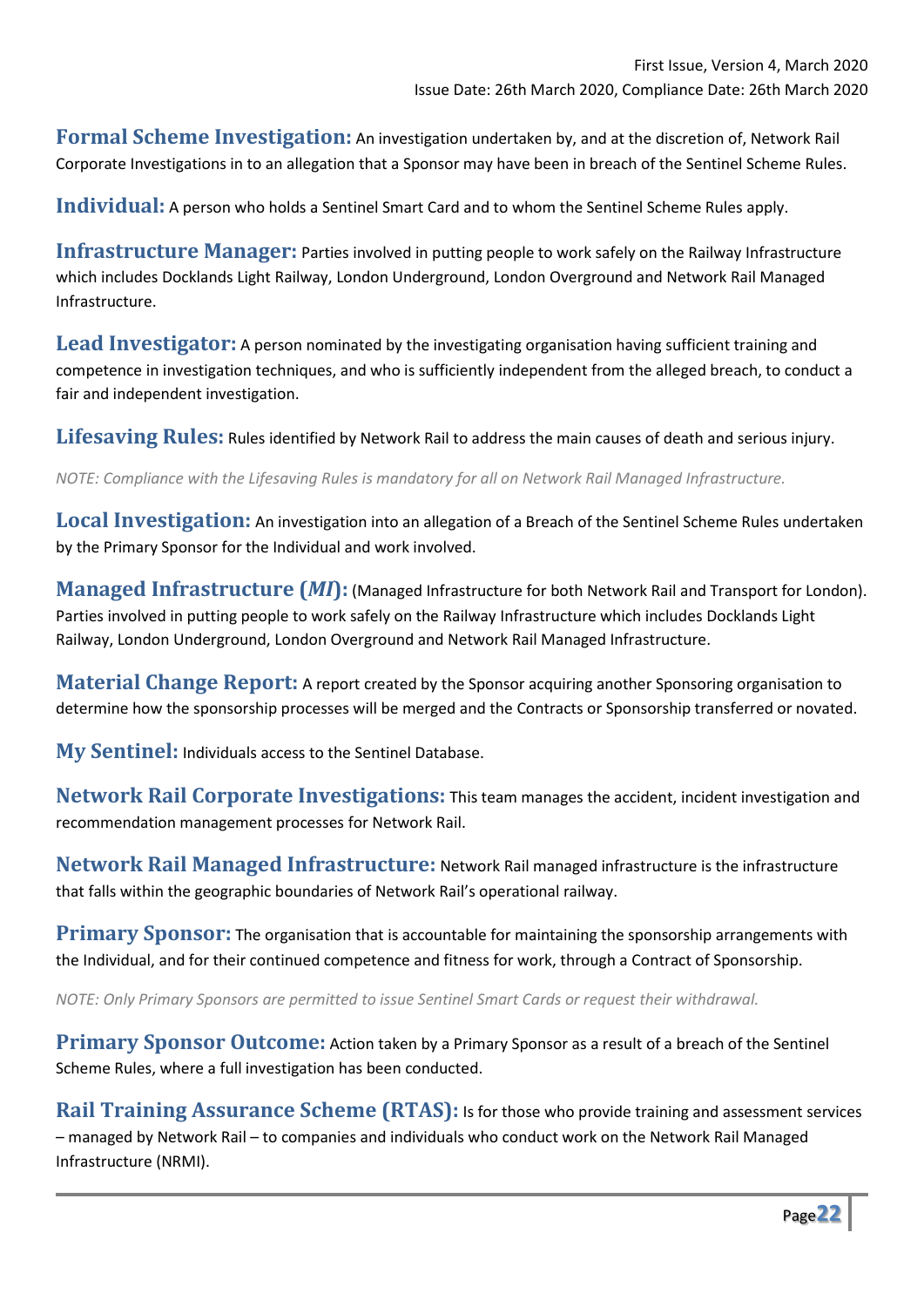#### **Safety Critical Equipment:** Equipment required to support an Individual's delivery of a safety critical competence, e.g. lookout equipment, marker boards.

*NOTE: This also includes card reading equipment for those whose role requires them to check/verify Sentinel Cards.*

#### **Scheme Outcome:** A formal action to Take Down an Individual's competence or to impose a Suspension, following recommendation by a Local Investigation, and after a Formal Review.

*NOTE: Where a Scheme Outcome is recommended following a Local Investigation, a Formal Review panel will meet to determine if the Scheme Outcome can be applied.*

#### **Sentinel Audit:** An audit of a sponsoring organisation

#### **Sentinel Card:** An identity card issued and controlled through the Sentinel Scheme.

*NOTE: The Sentinel Smart Card can be read electronically to provide safety critical information on an Individual's fitness and competence, including safety critical information. The card will display a photograph of the Individual and a unique Sentinel Scheme reference number for identification purposes. All other information is be verified through access to the online Sentinel Scheme Database.*

**Sentinel Management System:** The supporting management system requirements that each Sponsor is required to have in place to demonstrate they are fulfilling their duties as a Sponsor.

**Sentinel Scheme:** The Sentinel Scheme consists of the Sentinel Scheme Rules and the associated Sentinel Scheme Database which maintains records including safety critical details of Individuals and organisations involved in working on MI.

*NOTE: Its purpose is to minimise the risk of untrained, unqualified, unsuitable, unfit or un-sponsored personnel accessing and carrying out safety critical work on MI. Its members include Individuals, Sponsors, training providers and medical providers.*

**Sentinel Scheme Administrator:** The third party contracted by Network Rail to deliver the Sentinel Scheme, including, management of the Sentinel Scheme Database, call centre operation and Sentinel Smart Card production.

**Sentinel Scheme Database:** The database containing Individuals Sentinel Smart Card information

**Sentinel Scheme Rules:** The rules that govern the Sentinel Scheme that all participants of the Sentinel Scheme must adhere to.

**Sponsor:** An organisation, approved by Network Rail that establishes an agreement with an individual for work on MI.

*NOTE: The Sponsor is the organisation responsible for putting an Individual to work on MI and can be a Primary Sponsor or a Sub-Sponsor.*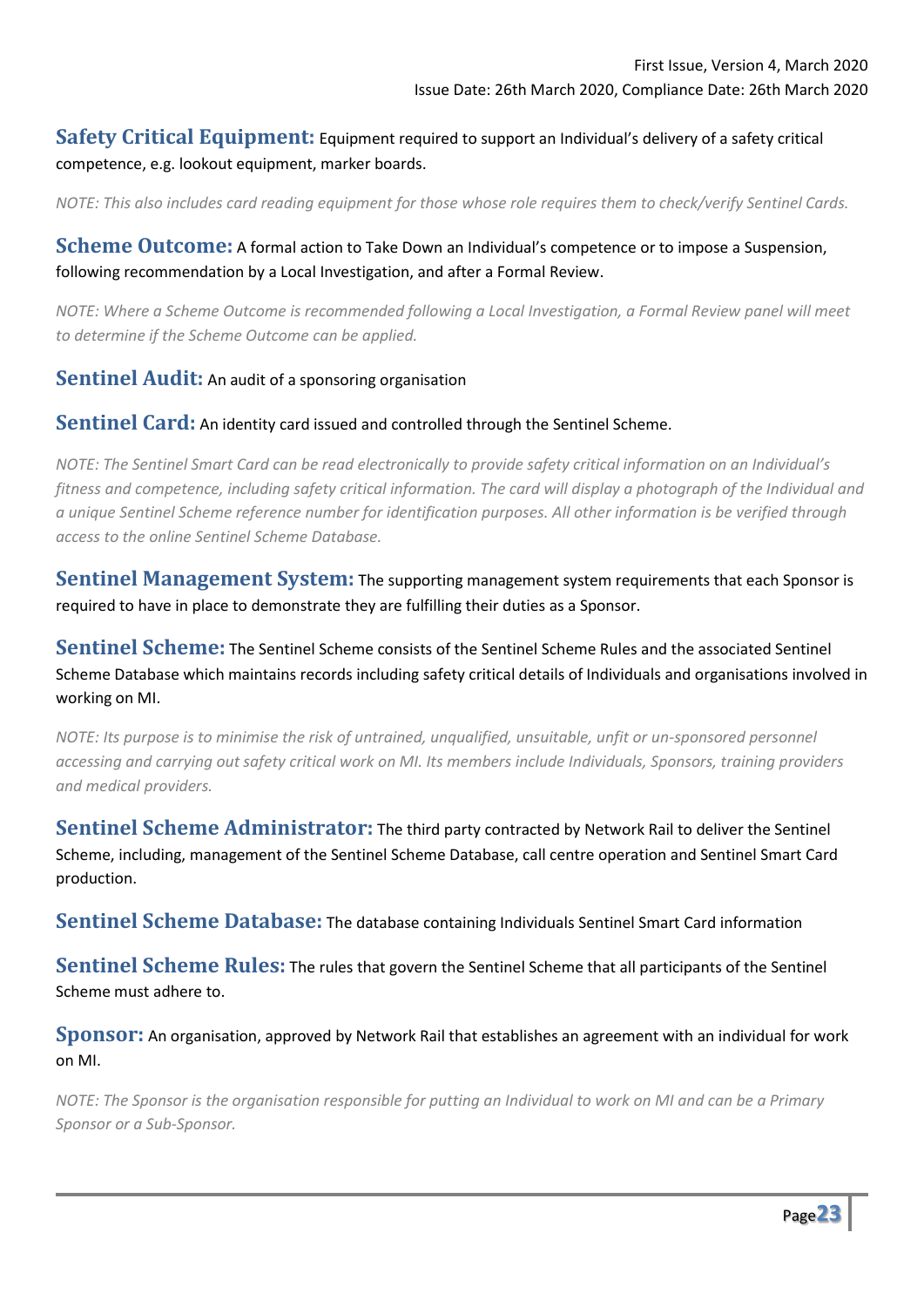**Sub-sponsor:** An organisation that, with the permission of the Primary Sponsor, uses an Individual to work on their behalf.

**Suspension:** Removal of an Individual's permission to access MI by suspending the Individual on the Sentinel Scheme Database.

**Take-Down:** Removing a competence from an Individual for safety reasons or after a breach of the Sentinel Scheme Rules has been committed.

*NOTE: A number of higher-level competencies can be removed, leaving the Individual able to undertake works on MI but within a narrower range of responsibility.*

**Whistle-Blowing:** An anonymous report received through a formal confidential reporting process, such as CIRAS, Speak Out or other method where the reporter's identity is protected.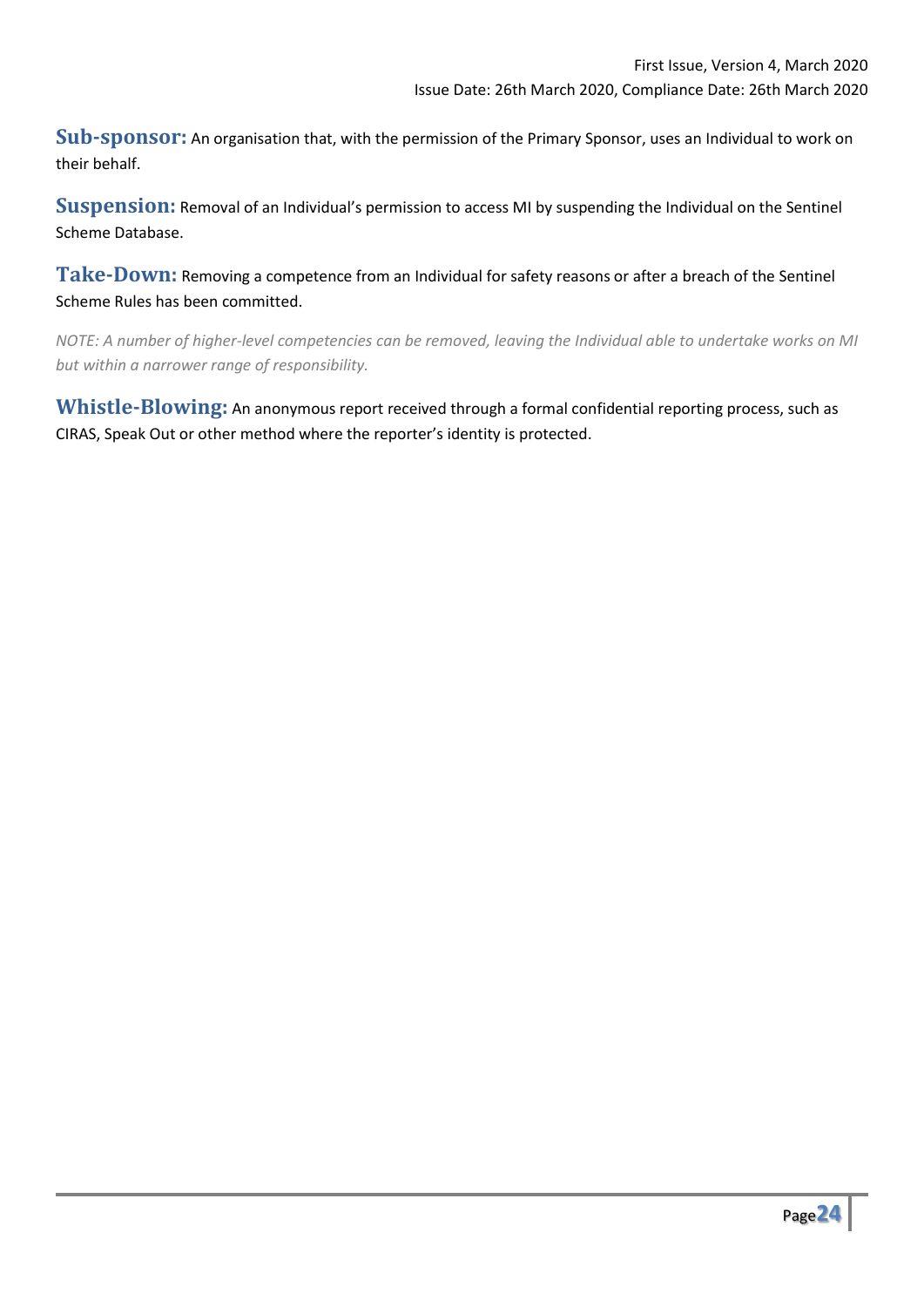# **Sentinel Scheme Rules Appendices**

#### **Content:**

- Appendix A List of Contacts
- Appendix B Criteria for Confidential Independent Reporting Service
- Appendix C Breach Outline Guidelines (Individuals and Sponsors)
- Appendix D Process Flow for Primary Sponsor Local Investigation
- Appendix E Fair Culture Consequences Model
- Appendix F Process Flow for Formal Review Appeal
- Appendix G Non-Trackside Sponsors declaration Form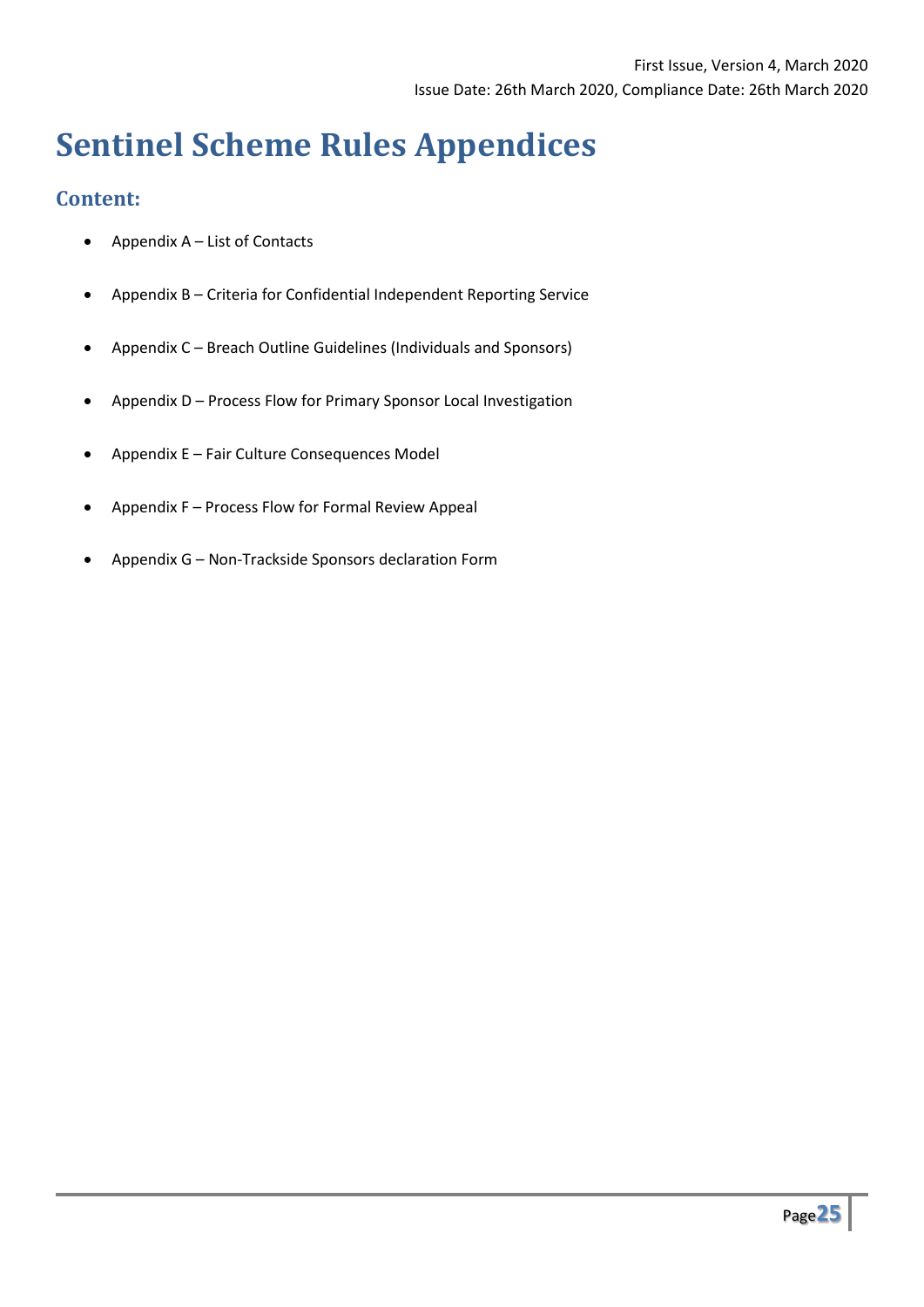# **Appendix A: List of Contacts**

Below is a list of key Sentinel contacts:

#### **Sentinel Investigations**

Sentinel Investigations for Formal Review are to be sent to:

| Sentinel Investigations | sentinelinvestigations@networkrail.co.uk                                                                                   |  |  |  |  |
|-------------------------|----------------------------------------------------------------------------------------------------------------------------|--|--|--|--|
|                         |                                                                                                                            |  |  |  |  |
|                         |                                                                                                                            |  |  |  |  |
|                         | Note: Centinal Investigations will collate all reports resolved on behalf of all Infrastructure Maintainers (IM) and sarry |  |  |  |  |

*Note: Sentinel Investigations will collate all reports received on behalf of all Infrastructure Maintainers (IM) and carry out the review with the IM that the individual was working on at the time.*

#### **Reporting Alleged Breaches of the Sentinel Scheme Rules**

| <b>CIRAS (Confidential Independent Reporting Service)</b> | 0800 4 101 101 |
|-----------------------------------------------------------|----------------|
| Speak Out (Network Rail)                                  | 0808 143 0100  |

#### **De-Sponsorship**

| Direct to Sponsor                                        | Via MySentinel account at www.railsentinel.co.uk (login<br>as a cardholder) |  |  |
|----------------------------------------------------------|-----------------------------------------------------------------------------|--|--|
| Escalate (after 5 working days of sending the request to | Via MySentinel account (to escalate)                                        |  |  |
| your sponsor)                                            | Sentinel@mitie.com                                                          |  |  |

#### **Modern Slavery Helpline**

There are a number of indicators of trafficking and forced labour. Not all the indicators will apply in every case, and some may not be immediately apparent. You can learn how to [Spot the Signs](https://www.gla.gov.uk/who-we-are/modern-slavery/who-we-are-modern-slavery-spot-the-signs/) at this website.

You can read about the Helpline on its website at: [www.modernslaveryhelpline.org](http://www.modernslaveryhelpline.org/)

If you suspect you or another worker are a victim of modern slavery, you can call the free confidential Modern Slavery Helpline for advice and to report any problems on **08000 121 720**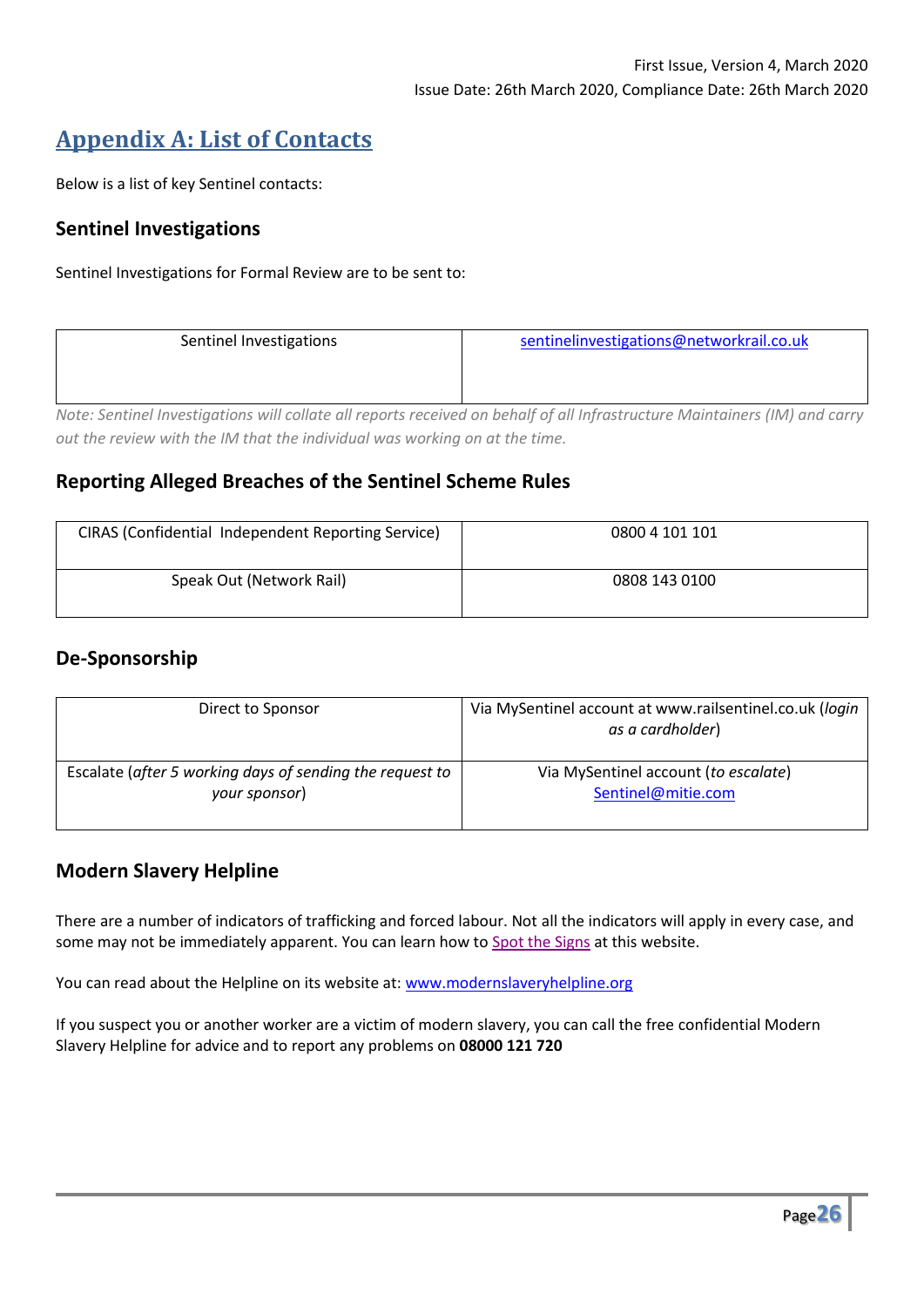# **Appendix B: Criteria for Confidential Independent Reporting Service**

Section 3.13 of the Management System Requirements of the Sentinel Scheme Rules requires Sponsors to be a member of a confidential industry reporting service. In order to meet the requirements of the Sentinel Scheme Rules, any such service shall meet the following criteria:

1. Be independent (i.e. actions are independent of the subscribing company's' management structure).

2. Be confidential (i.e. the identity of the individual raising the concern is always protected).

3. Have defined standards and processes subject to external assessment.

- 4. Have staff and management with:
	- a. Appropriate communication skills with experienced interview techniques; and
	- b. Sufficient knowledge of the rail industry structure to be able to direct reports to the appropriate owners.

5. Have the ability to interpret and analyse data to exploit the opportunities of shared learning and safety intelligence.

6. Communicate reports and responses to help facilitate improvements to both culture and safety conditions for the rail industry.

7. Represent good value for money.

8. Have a means of escalating poor or non-responses to reports.

9. Have the ability to deal with multi-stakeholder concerns.

For suppliers working on Network Rail Managed Infrastructure (NRMI) the Confidential Incident Reporting & Analysis Service (CIRAS) will be the scheme used.

Where a Sponsor wishes to use a confidential industry reporting service other than CIRAS, the Sentinel Scheme Custodian must first be contacted to assess the alternative provider's suitability against the criteria above.

Only those alternative providers approved by the custodian will be deemed to meet the requirements of Section 3.13 of the Sentinel Scheme Rules.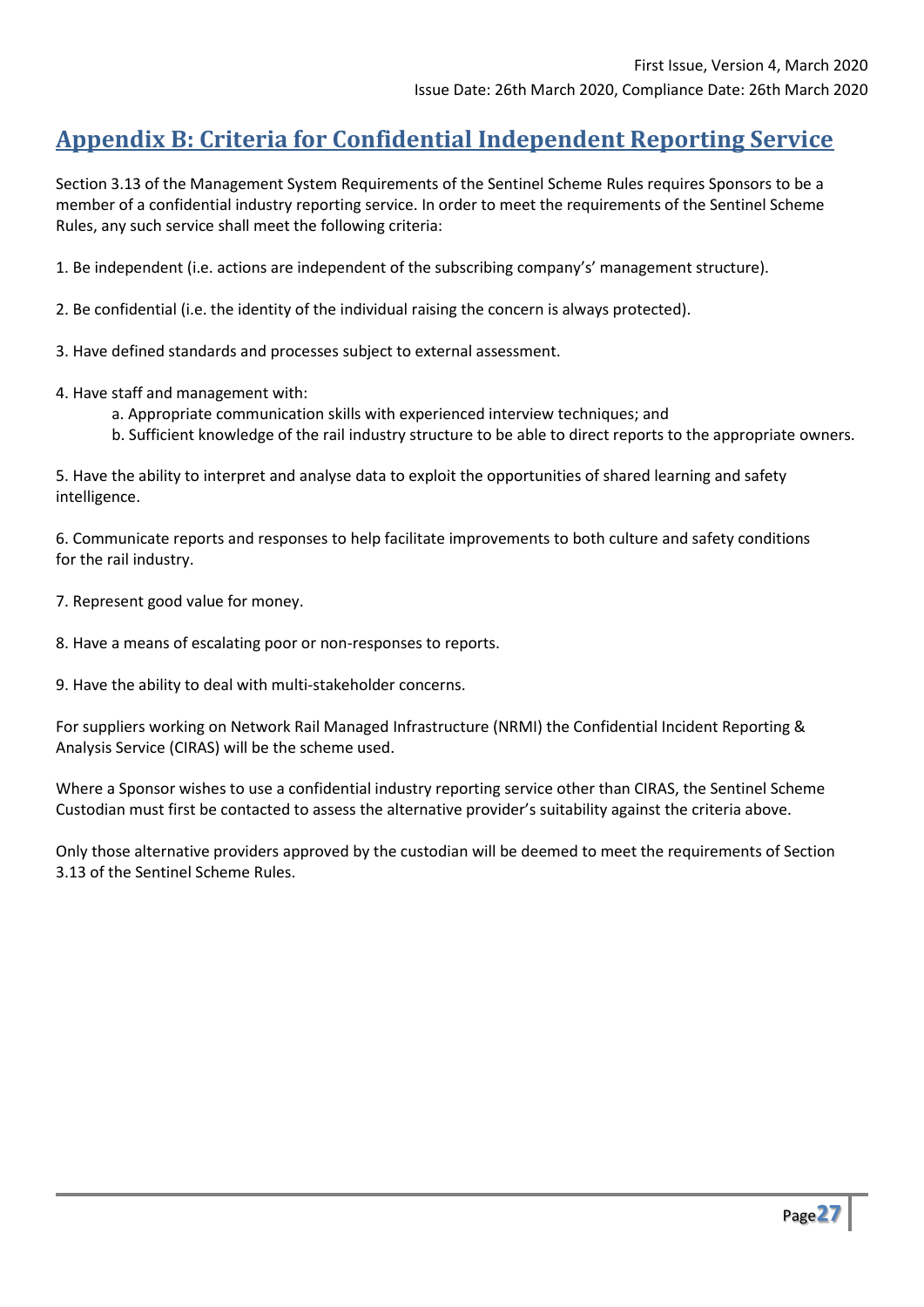# **Appendix C: Breach Outcome Guidelines (Individuals)**

|                                                                                                                                                                                                 | <b>Primary Sponsor Outcome</b>                       |                                                    |                                          | <b>Scheme Outcome</b>                                                  |
|-------------------------------------------------------------------------------------------------------------------------------------------------------------------------------------------------|------------------------------------------------------|----------------------------------------------------|------------------------------------------|------------------------------------------------------------------------|
| <b>Event</b><br>(for the full description see section 4)                                                                                                                                        | <b>Mistake caused</b><br>by system,<br>routine error | Slip/Lapse,<br>poor<br>judgement                   | <b>Contravention</b>                     | <b>Reckless Contravention,</b><br><b>Malicious Intention, Sabotage</b> |
|                                                                                                                                                                                                 |                                                      | <b>Coaching, Mentoring, Retraining, Assessment</b> |                                          | <b>Takedown, Suspension</b>                                            |
| 1. Any fraudulent or falsification of documentation or records<br>relating to safe working                                                                                                      |                                                      |                                                    |                                          | Single occurrence                                                      |
| 2. Any conviction related to theft or attempted theft of railway<br>materials                                                                                                                   |                                                      |                                                    |                                          | Single occurrence                                                      |
| 4. Any event of presenting a falsified or copied Sentinel Card, or<br>claiming a false identity                                                                                                 |                                                      |                                                    |                                          | Single occurrence                                                      |
| 5. Attempting to cheat any assessment for a Sentinel managed<br>competence                                                                                                                      |                                                      |                                                    |                                          | Multiple occurrence/Deliberate<br>breach                               |
| 10. Any allegation of a breach of the Sentinel Scheme Rules<br>which is found to be false and is proven to have been made with<br>malicious intent                                              |                                                      |                                                    |                                          | Multiple occurrence/Deliberate<br>breach                               |
| 6. The infringement of any health and safety legislation or MI<br>policies, standards or rules including the Lifesaving Rules<br>deemed as reckless contravention                               |                                                      |                                                    | Unknown<br>breach                        | Multiple occurrence/Deliberate<br>breach                               |
| 7. Any event of negligence which causes, or has the potential to<br>cause loss, damage or injury                                                                                                |                                                      |                                                    | Unknown<br>breach                        | Single occurrence                                                      |
| 9. Any event of deliberate damage to MI property                                                                                                                                                |                                                      |                                                    | Unknown<br>breach                        | Single occurrence                                                      |
| 8. Any event of physical violence while at work                                                                                                                                                 | Unknown breach                                       |                                                    | Multiple occurrence/Deliberate<br>breach |                                                                        |
| 11. Any other event that fails to adhere to the Sentinel Scheme<br><b>Rules</b>                                                                                                                 | Unknown breach                                       |                                                    | Single occurrence                        |                                                                        |
| 3. Any breach in working hours by reporting or endeavouring to<br>report for a shift of work, having previously undertaken a shift<br>on MI within the last 12 hours (known as double-shifting) | Unknown breach (other than double shifts)            |                                                    | Multiple occurrence/Deliberate<br>breach |                                                                        |

**Unknown breach** = an occurrence due to not informed of procedures and/or procedures not clear and not workable and/or others would have done the same.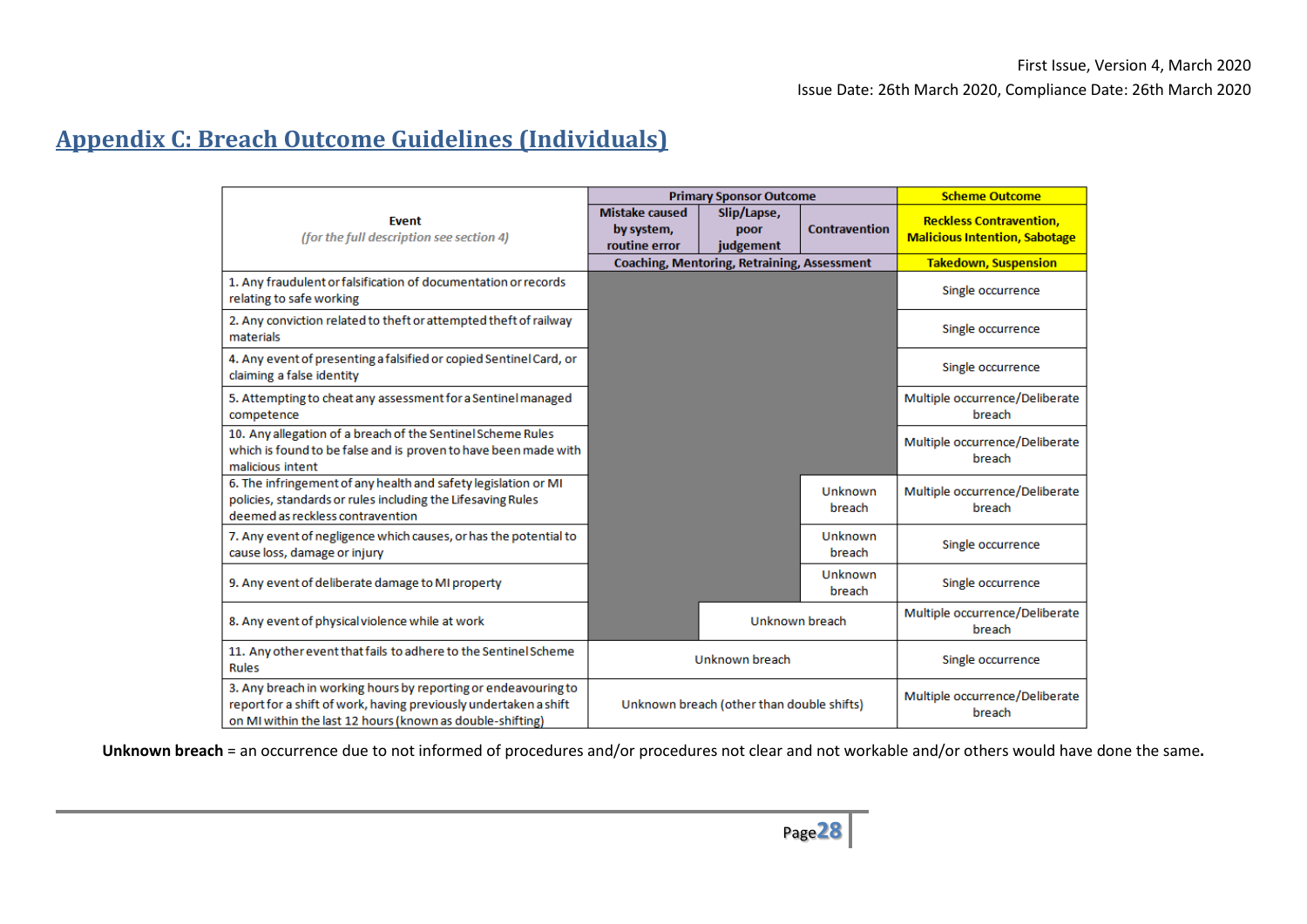|                                                                                                                                                                                                      | <b>Primary Sponsor Outcome</b>                         |                                  |                      | <b>Scheme Outcome</b>                                                  |
|------------------------------------------------------------------------------------------------------------------------------------------------------------------------------------------------------|--------------------------------------------------------|----------------------------------|----------------------|------------------------------------------------------------------------|
| Event<br>(for the full description see section 4)                                                                                                                                                    | <b>Mistake caused</b><br>by system,<br>routine error   | Slip/Lapse,<br>poor<br>judgement | <b>Contravention</b> | <b>Reckless Contravention.</b><br><b>Malicious Intention, Sabotage</b> |
|                                                                                                                                                                                                      | <b>Formal Investigation and Action Plan for remedy</b> |                                  |                      | <b>Sentinel Suspension</b>                                             |
| 1. Any failure by the Primary Sponsor to investigate an alleged<br>breach of the Sentinel Scheme Rules for an Individual they<br>currently sponsor or sponsored at the time of the alleged<br>breach | Single occurrence                                      |                                  |                      | Multiple occurrence/Deliberate<br>breach                               |
| 2. Put individuals to work while knowing they are not sponsored                                                                                                                                      | Single occurrence                                      |                                  |                      | Multiple occurrence/Deliberate<br>breach                               |
| 3. Failing to provide suitable PPE, RPE and Safety Critical<br>equipment for the task required to be carried out by their<br>sponsored individuals                                                   |                                                        |                                  |                      | Multiple occurrence/Deliberate<br>breach                               |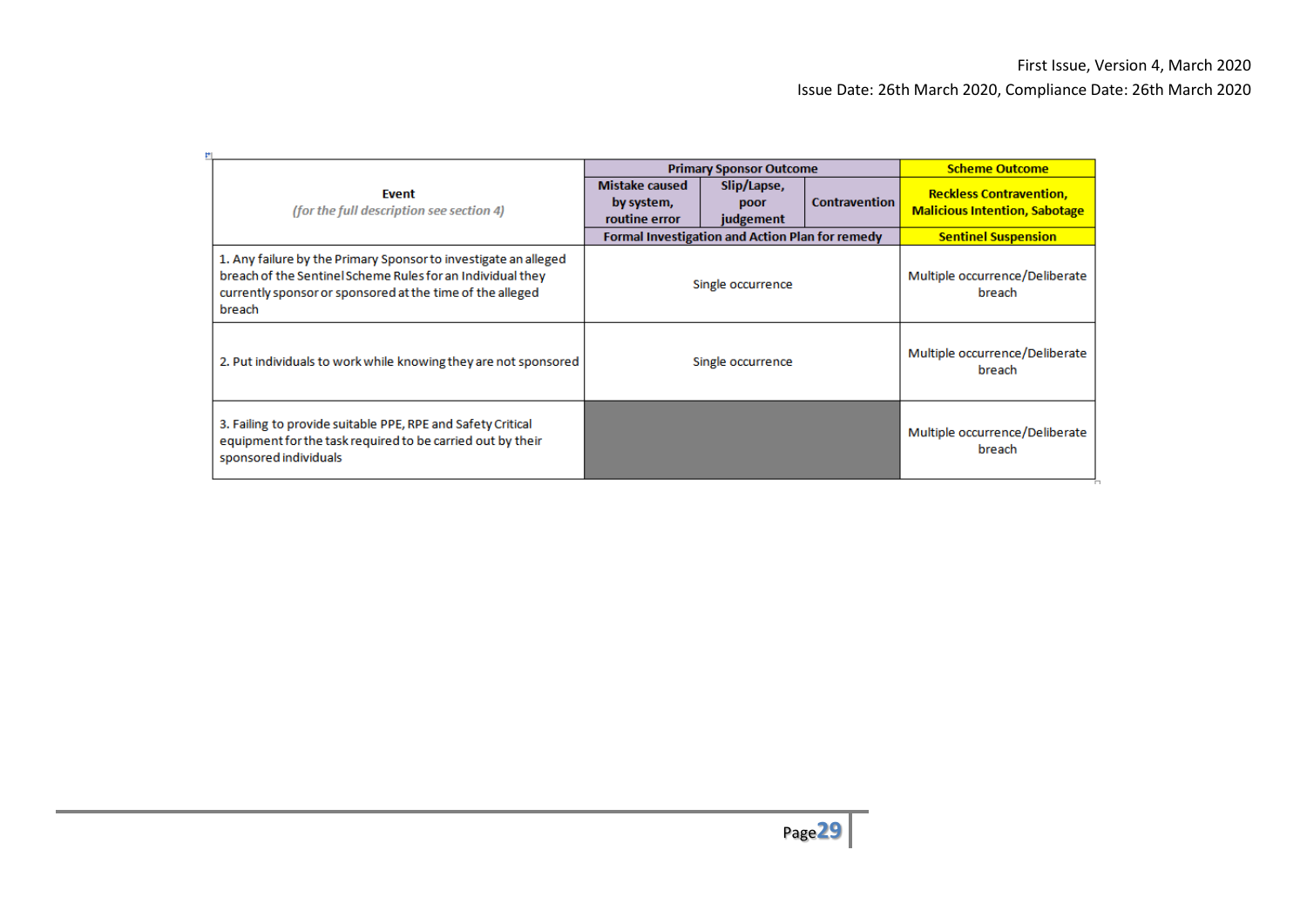# **Appendix D: Primary Sponsor Local Investigation Process**

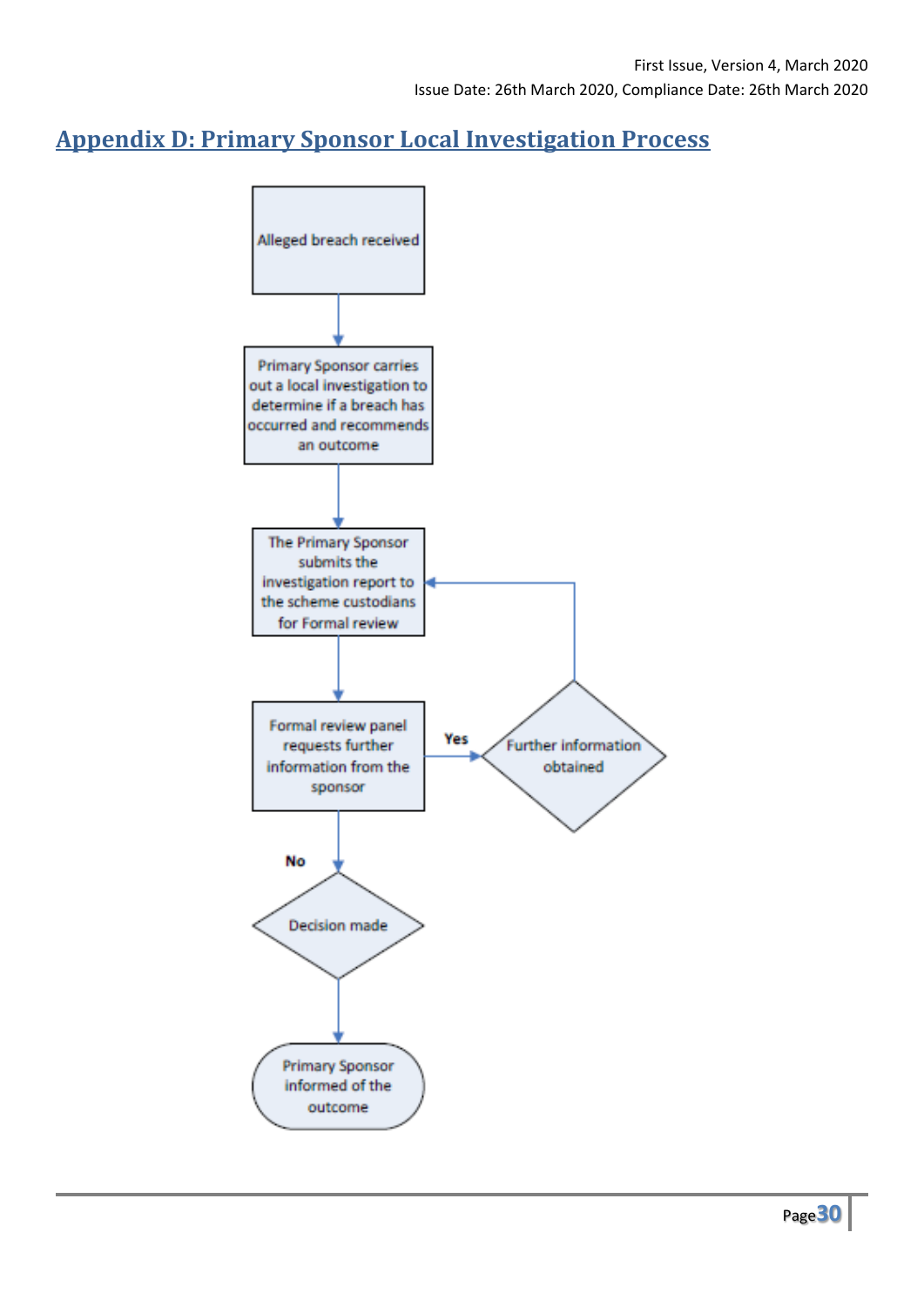# **Appendix E: Fair Culture Consequences Model**

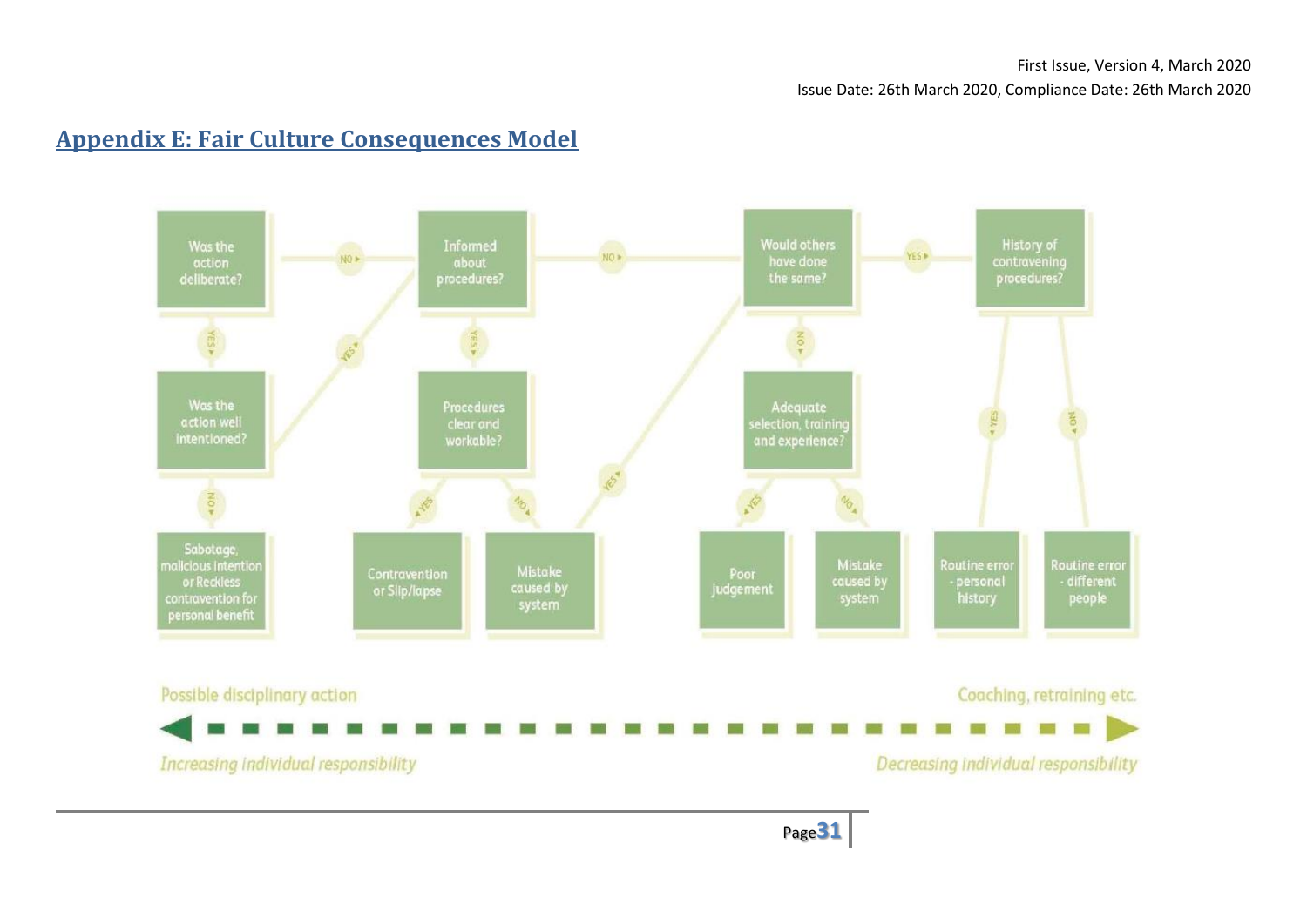# **Appendix F: Formal Review Appeal Process**